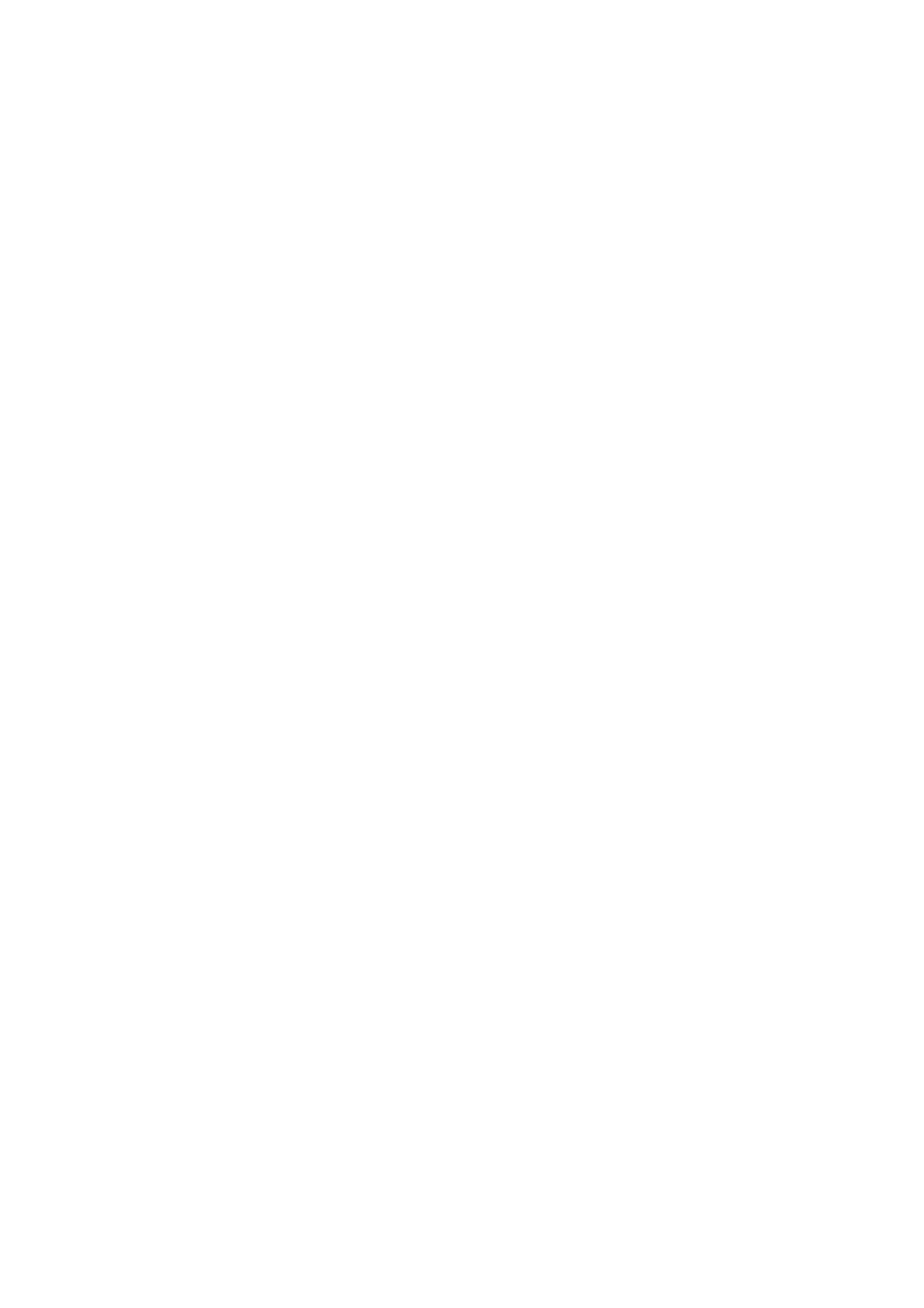## **1. Introduction**

#### **The Public Interest Advocacy Centre**

The Public Interest Advocacy Centre (PIAC) is an independent, non-profit law and policy organisation that works for a fair, just and democratic society, empowering citizens, consumers and communities by taking strategic action on public interest issues.

PIAC identifies public interest issues and, where possible and appropriate, works co-operatively with other organisations to advocate for individuals and groups affected. PIAC seeks to:

- expose and redress unjust or unsafe practices, deficient laws or policies;
- promote accountable, transparent and responsive government;
- encourage, influence and inform public debate on issues affecting legal and democratic rights; and
- promote the development of law that reflects the public interest;
- develop and assist community organisations with a public interest focus to pursue the interests of the communities they represent;
- develop models to respond to unmet legal need; and
- maintain an effective and sustainable organisation.

Established in July 1982 as an initiative of the (then) Law Foundation of New South Wales, with support from the NSW Legal Aid Commission, PIAC was the first, and remains the only broadly based public interest legal centre in Australia. Financial support for PIAC comes primarily from the NSW Public Purpose Fund and the Commonwealth and State Community Legal Services Program. PIAC also receives funding from the Industry and Investment NSW for its work on energy and water, and from Allens Arthur Robinson for its Indigenous Justice Program. PIAC also generates income from project and case grants, seminars, consultancy fees, donations and recovery of costs in legal actions.

PIAC gratefully acknowledges the assistance of Tanaya Roy in the preparation of this submission, and especially the appendix to this submission. Ms Roy is employed by the Australian Human Rights Commission, but contributed to this PIAC submission in her personal capacity. The views expressed in this submission are the views of PIAC only. They do not reflect the views of Ms Roy's employer, the Australian Human Rights Commission.

#### **PIAC's work on human rights and detention**

Much of PIAC's current and previous substantive work involves human rights. This includes work on privacy, discrimination, freedom of information, detention, government and democracy, and access to justice. As such, PIAC has extensive experience dealing with the impacts of laws, policies, programs and conduct on human rights. A significant number of PIAC's casework clients have direct experience of having their human rights infringed.

PIAC has provided responses to the various inquiries conducted across Australia in the last five years into human rights protection. For example, PIAC conducted a range of community consultations for the National Human Rights Consultation and worked closely with its diverse networks to encourage those least likely to respond to the Consultation to take part. This included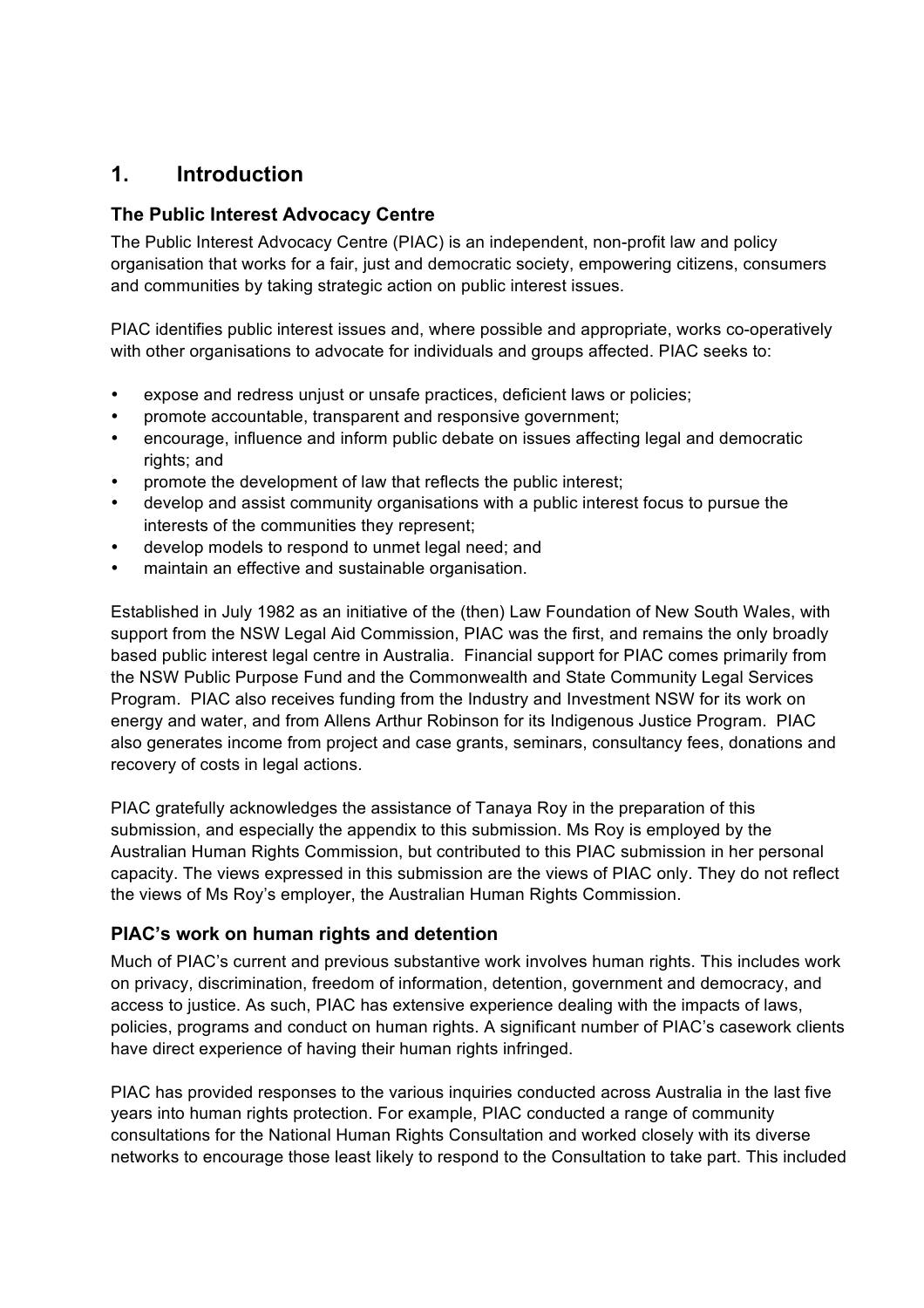working with people experiencing homelessness, people with mental illness, Indigenous people, prisoners and former prisoners, older Australians, people with disability, and migrant women. PIAC has also focussed specifically on human rights training and policy development for a number of years.

In February 2011, PIAC also commented on the process for developing the National Human Rights Action Plan<sup>1</sup> and in August 2011 commented on the National Human Rights Baseline Study.<sup>2</sup> In March 2012, PIAC made a submission in response to the National Human Rights Action Plan Exposure Draft $3$ 

PIAC has provided submissions to a number of inquiries relating to immigration detention, including a submission to the Senate Legal and Constitutional Committee Inquiry into the provisions of the Migration Legislation Amendment (Identification and Authentication) Bill 2003,<sup>4</sup> a submission to the People's Inquiry into Immigration Detention,<sup>5</sup> and more recently a submission to the Joint Standing Committee on Migration on the inquiry into Immigration Detention in Australia<sup>6</sup>

PIAC has a long history of involvement with penal reform. In more recent years, PIAC has represented at Coronial Inquests the families of several prisoners who died in custody. PIAC has convened a network of organisations and stakeholders on the issue of mental health care and prisons, is involved with a range of community organisations working with prisoners and former prisoners and is represented on the NSW Department of Corrective Services' Women's Advisory Council and the NSW Justice Health Consumer and Community Group.

## **2. PIAC's approach to OPCAT**

.

PIAC strongly supports the ratification of OPCAT. We consider that this should be done as soon as practicable. We also give qualified support to the recommendations in the National Interest Analysis. However, we have particular reservations, and these are set out below.

In December 2012, PIAC, with 28 other organisations, wrote to the Attorney-General, the Hon. Nicola Roxon MP, urging the immediate ratification of OPCAT. That letter said:

 <sup>1</sup> Brenda Bailey, *Human Rights Action Plan for Australia*, PIAC submission to the Commonwealth Attorney-General's Department, 11 February 2011.

<sup>2</sup> Chris Hartley et al *National Human Rights Baseline Study: Submission by the Public Interest Advocacy Centre*, 2011

<sup>3</sup> Chris Hartley et al, *National Human Rights Action Plan Exposure Draft: Submission by the Public Interest Advocacy Centre*, March 2012

<sup>4</sup> Public Interest Advocacy Centre, *Inquiry into the provisions of the Migration Legislation Amendment (Identification and Authentication) Bill 2003: Submission to the Senate Legal and Constitutional Committee*, 2003.

<sup>5</sup> Public Interest Advocacy Centre, *Immigration detention in Australia: the loss of decency and humanity: Submission to the People's Inquiry into Immigration Detention,* 2006.

<sup>6</sup> Anne Mainsbridge and Laura Thomas, *Immigration detention in Australia: Towards humanity and decency: Submission to the Joint Standing Committee on Migration*, 2008.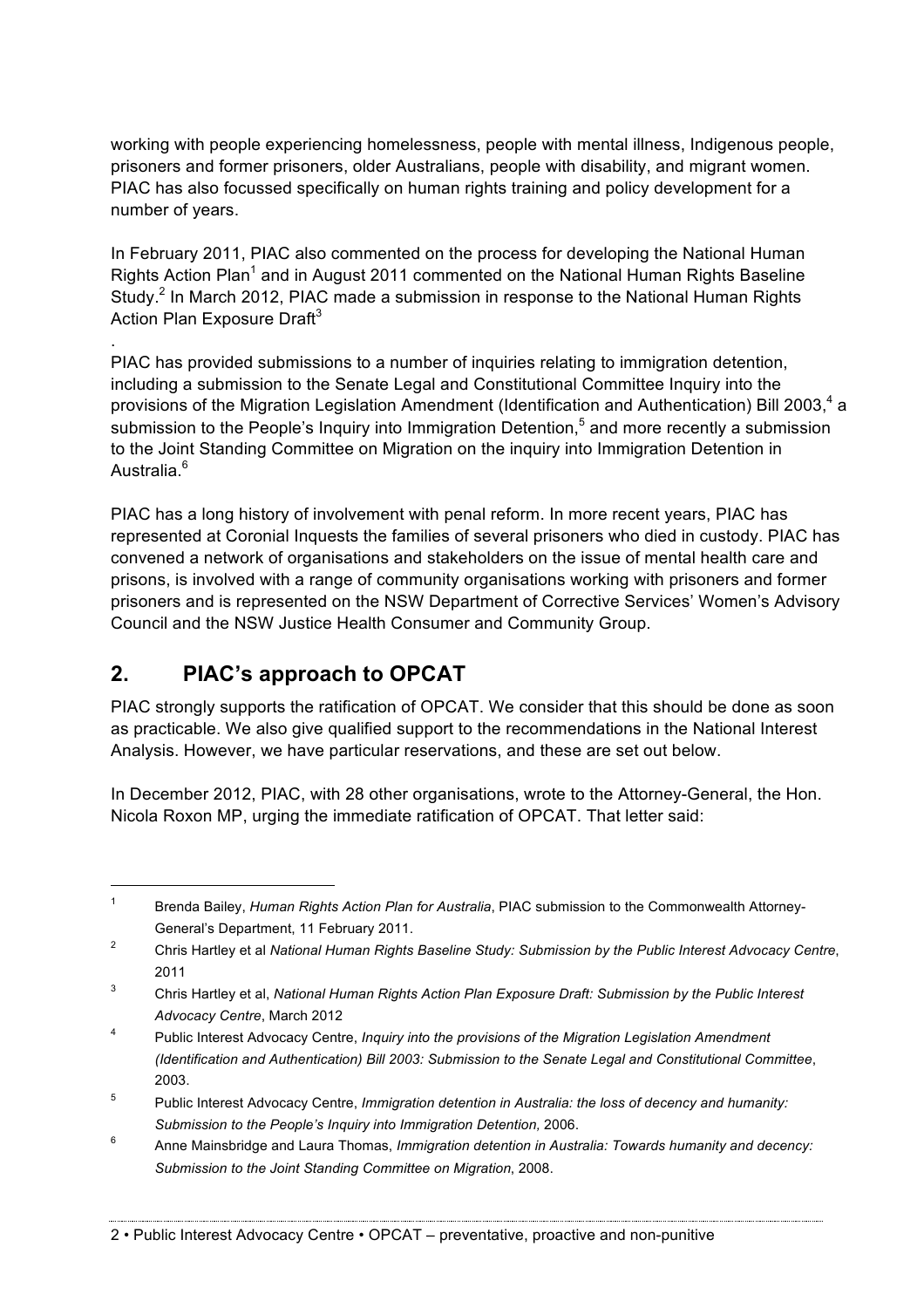Our position is based on the serious and well-documented concerns with conditions of detention, including prisons, mental health facilities and immigration detention. We believe that ratifying OPCAT will assist Australian governments to protect the basic rights of people who are detained. There is strong evidence that external scrutiny of places of detention can deter and, where necessary, help to redress torture and other forms of ill treatment.

The letter concluded:

It is in the interests of the broader community to prevent ill treatment in detention in order to promote rehabilitation and reintegration into the broader community. For this reason, we encourage the Australian Government to ratify OPCAT as soon as possible.

PIAC believes that the ratification of OPCAT is clearly in Australia's national interest. Not only should Australia ratify OPCAT immediately as a sign of Australia's commitment to human rights, it should also do so because of the positive effects that ratification will have on the administration of justice in Australia. That is, because OPCAT is focussed on preventing mistreatment in places of detention, OPCAT National Preventative Mechanisms (NPMs) can be proactive or prophylactic in their strategies to avoid problems from occurring. In this way, ratifying and implementing OPCAT can facilitate institution building in relation to detention, rather than focussing primarily on seeking to remedy human rights abuses.

Finally, PIAC submits that OPCAT is cost effective in that, for the relatively small outlay required to properly fund its implementation OPCAT through the NPMs, in the medium- to long-term there will be costs savings by improving conditions for those held in detention. This, in turn, will lead to less litigation and fewer deaths in custody, thereby reducing all the consequent costs to the community that flow from poor conditions for those in detention.

PIAC is concerned about the timetable for the implementation of Australia's obligations under OPCAT after ratification. While we recognise that some period of time is required to set up the Commonwealth, state and territory NPMs, we consider that JSCOT should recommend a shorter period for implementation. The Commonwealth has been negotiating with the states and territories for some time since the Government commitment to OPCAT in 2007. PIAC submits that there is no need to delay a further three years before the NPMs are set up and operational.

## **3. A focus on prevention**

OPCAT provides for visiting and oversight by the United Nations Subcommittee on the Prevention of Torture and other cruel, inhuman or degrading treatment or punishment (SPT) and the NPMs.

When OPCAT was before JSCOT previously, much of the focus was on torture. That is, whether torture exists in Australia and whether OPCAT was potentially effective in combatting torture (together with concerns generally about the effectiveness of UN human rights bodies).<sup>7</sup> With all

 <sup>7</sup> Joint Standing Committee on Treaties, Parliament of the Commonwealth of Australia, *Report 58: Optional Protocol to the Convention Against Torture and Other Cruel, Inhuman or Degrading Treatment or Punishment* (2004), 19, 31-33.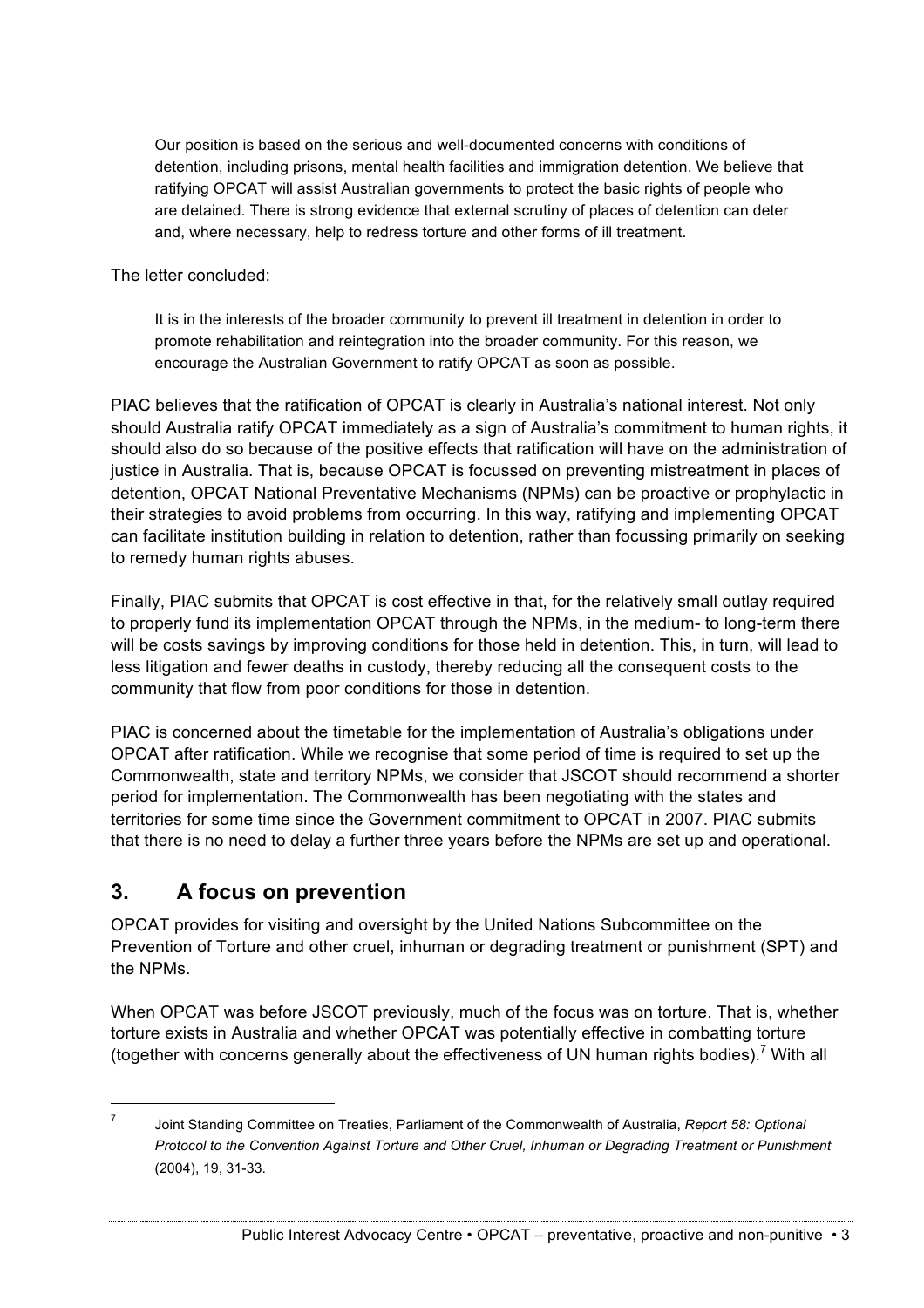respect to the participants in the debate at the time, PIAC submits that this was a misguided focus.

OPCAT is first and foremost a preventative mechanism. The preamble to OPCAT states: 'efforts to eradicate torture should first and foremost be concentrated on prevention'. Drawing, no doubt, on the consistent experience of the twentieth and twenty-first centuries, this implicitly recognises that active vigilance is needed for two reasons. The first is to eradicate any activity *now* that constitutes torture, or other cruel, inhuman or degrading treatment or punishment. The second, which is just as important, is to address any precursors that might result in such activity.

Australia has ratified the United Nations Convention Against Torture (UNCAT). However, OPCAT mandates preventative mechanisms that cannot be achieved under UNCAT.

Wilder Tayler, a Deputy Secretary-General of the International Commission of Jurists (ICJ) and member of the SPT contrasts OPCAT and UNCAT on this point:

The UNCAT does not allow for practical and regular verification of conditions of detention which may be conducive to torture and other forms of ill-treatment. As such, most of the monitoring provided for in the UNCAT is carried out far from the location in which acts of torture may be taking place. While the CAT may conduct missions to the territory of a State Party in a case of suspected systematic violations of the UNCAT, the UNCAT procedures were not conceived, in principle, to operate during visits in loco. This contrasts with the tasks now entrusted to the SPT and the NPMs set up by the OPCAT; under the OPCAT, regular monitoring of places of detention, and other places where people are deprived of their liberty, is done in situ. Immediacy is thus a distinctive feature of the new mechanism. $8<sup>8</sup>$ 

Secondly, we accept that torture is antithetical to the values, laws and policies of all Australian governments. Nevertheless, this is not a legitimate basis on which to oppose Australia's ratification of OPCAT.OPCAT is clearly not just about torture. OPCAT's full title does not refer only to torture; rather, it also refers to other cruel, inhuman or degrading treatment or punishment. As the OPCAT preamble makes clear, these other activities are also prohibited under the Convention and 'constitute serious violations of human rights.'

The focus of OPCAT is on prevention, not just chronicling abuses. The role of the SPT and the NPMs in each nation state is not to punish those who breach human rights or domestic law. OPCAT is almost unique in this regard (we note also similarities in the UN Convention on the Rights of People with Disabilities $9$ ).

Australia can be proud that there are no contemporary reports of the worst forms of torture taking place in places of detention on Australian territory. It is precisely with a view to safeguarding and continuing this record that Australia should ratify and implement OPCAT.

<sup>8</sup> Wilder Tayler, 'What Is the Added Value of Prevention?' (2009) 6(1) *Essex Human Rights Review*, 22, 25.

<sup>9</sup> See University of Bristol OPCAT Research Team, *The Optional Protocol to the UN Torture Convention and the UN Convention on the Rights of People with Disabilities: some common issues* (December 2009) University of Bristol Law School <http://www.bris.ac.uk/law/research/centres-themes/opcat/index.html> as at 19 March 2012.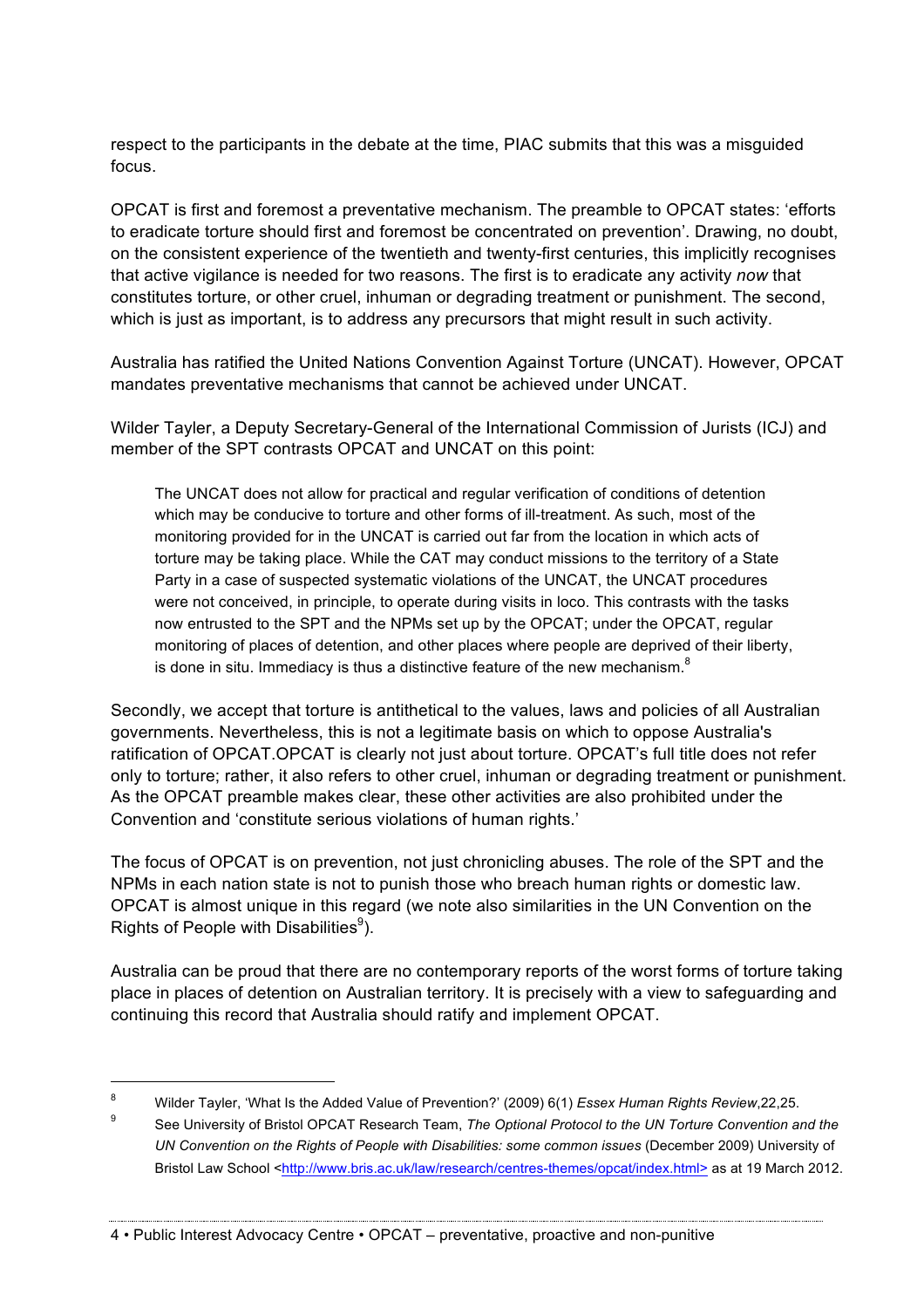The philosophy of OPCAT is clear. Torture is abhorrent, and so are other forms of other cruel, inhuman or degrading treatment or punishment. One form of mistreatment can easily lead to another, often even more serious form of mistreatment. For this reason, not only should torture be outlawed (as it already is in Australian law<sup>10</sup>) but conduct or environments that might lead to cruel, inhuman or degrading treatment or punishment should be constantly monitored through preventative mechanisms to ensure that the precursors to more grave mistreatment are eliminated.

OPCAT does not preclude other ways to combat violations of human rights or breaches of domestic law. OPCAT would be complementary to the existing powers of bodies such as the Commonwealth Ombudsman in investigating individual complaints. Overseas experience has been that adopting OPCAT preventative mechanisms has complemented existing individual complaint investigation and resolution powers held by bodies such as the Commonwealth Ombudsman.

## **4. Promoting innovation, collaboration and best practice**

Ratifying OPCAT is in the public interest because of the nature of the Optional Protocol itself. Empowering domestic bodies with a preventative role and mandating their independence, allows OPCAT NPMs to be proactive and innovative in carrying out their role. The NPMs have the potential to initiate effective and collaborative mechanisms to both prevent human rights abuses and positively reinforce best practice in prisons and other places of detention. Overseas experience indicates that NPMs can be proactive in how they conduct inspections and monitor place of detention, but also whom they collaborate with in this process.

For example, in the UK, the Chief Inspector of Prisons has the role of inspecting prisons under OPCAT. Before the inspection takes place (or at the beginning of an unannounced inspection):

… researchers visit the prison and carry out a confidential survey with a randomly selected number of prisoners: sufficient to provide a statistically significant sample. The survey asks over 100 questions, about all aspects of prison life. There is now an extensive database of those from prisoners in prisons of the same type, and also with the answers that were received from the same prison at its last inspection. The survey results can also be split out, for example, to compare the responses of white prisoners with those of prisoners of black or minority ethnic (BME) origin, or those of prisoners with disabilities with those without.<sup>11</sup>

In the UK, the Chief Inspector of Prisons also carries out thematic reviews:

There have been reviews into the treatment of women and children, and into suicide, healthcare and resettlement. Most recently, reviews were published into older prisoners, race relations in prisons, national prisoners, those held in extreme custody (segregation and close supervision centres) and into the mental health needs of prisoners.<sup>12</sup>

 <sup>10</sup> *Criminal Code*<sup>1995</sup> *(*Cth) s.268.25

<sup>11</sup> Anne Owers, 'Prison Inspection and the Protection of Prisoner's Rights' (2010) 30 *Pace Law Review* 1535, 1540.

<sup>12</sup> Ibid, 1543.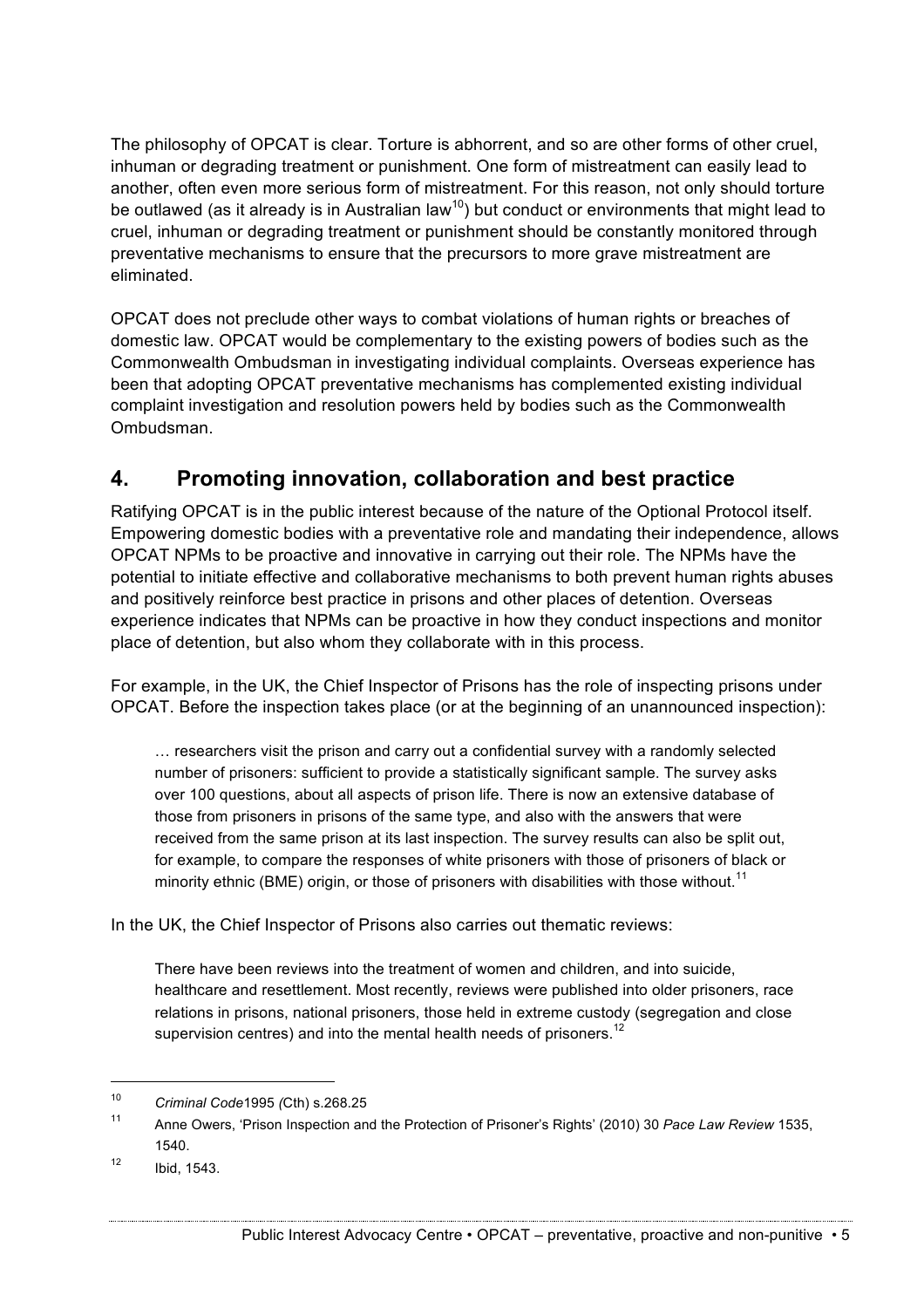The New Zealand experience also demonstrates that NPMs (either acting alone or in collaboration with other agencies and/or NPMs) can be proactive about the way they go about their preventative role through issues focussed or 'thematic' investigations (see below).

NPMs have also been proactive about a particular requirement of OPCAT that the NPMs use the greatest range of expertise. Article 18.1 of OPCAT states:

The States parties shall take the necessary measures to ensure that the experts of the national preventative mechanism have the required capabilities and professional knowledge.

This is particularly relevant in inspections of places of detention such as psychiatric hospitals where the use of medical expertise is essential to the proper carrying out of inspections under OPCAT.

The New Zealand Independent Police Conduct Authority, which is responsible for the inspection of police places of detention under OPCAT, has initiated 'multi-agency specialist site visits' with their own staff, staff from other NPMs and staff from other agencies collaborating in the inspections.<sup>13</sup> This not only increases the depth of expertise available, it also assists in crossagency consistency among the NPMs.

NPMs under OPCAT have also been proactive in involving community organisations and NGOs in the preventative mechanisms under OPCAT. The model where community organisations and NGOs play an active role in inspections and other monitoring under OPCAT in collaboration with the NPM has ben described as the 'Ombudsman plus' model.

Both government, and the NPMs when established, have the potential to draw on a broad range of experience and expertise; for example, by involving civil society in the preventive mechanisms set up under OPCAT.

One of the advantages of having the non-government sector involved in both the discussions to determine Australia's OPCAT structure as well as the inspection and monitoring process itself is the expertise that NGOs can bring. As well as experienced Australian-based community organisations and NGOs being involved, Australian affiliates of organisations such as the International Committee of the Red Cross, Amnesty International and the Association for the Prevention of Torture could call on the experience of their international bodies both with regard to the development of OPCAT NPMs in overseas jurisdictions and with regard to civil society participation in the OPCAT mechanisms. Australian governments can and should harness the existing experience of Australian NGOs, consumer organisations and community legal centres in visiting detainees and monitoring places of detention.

Involving NGOs as part of this process potentially will not only strengthen NGO support for OPCAT's preventative approach, but also provide a buffer against accusations of inappropriate deal making or 'quick fixes' to complex issues.

 <sup>13</sup> Independent Police Conduct Authority, *2010-11 Annual Report*, 9.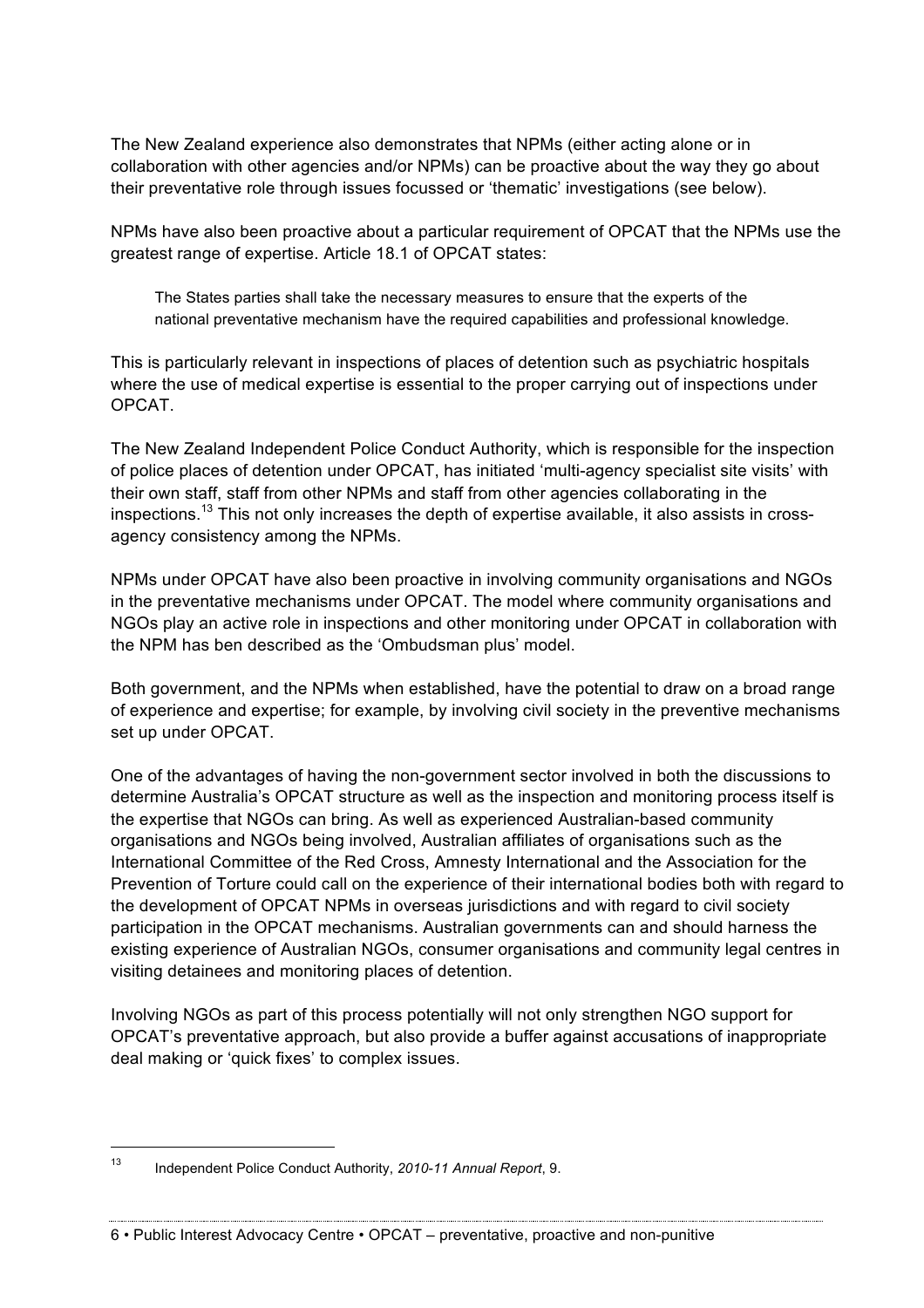There are overseas examples where the involvement of NGOs and other elements of civil society in the NPMs have facilitated innovative preventative strategies by OPCAT NPMs and other investigative bodies.

In the UK, for example, every prison has an Independent Monitoring Board. Members are 'lay people from the local community.<sup>14</sup> They are described as 'strong watchdogs with access to all parts of the prison, a right to talk to prisoners in private and a line of communication with the part of government responsible for the system.'<sup>15</sup>

In Slovenia, NGOs participate directly with the NPM (the Human Rights Ombudsperson's Office). In 2007, interested organisations were invited through a public tender to submit applications to the Ombudsperson's Office to be considered as part of the NPM. Two NGOs were subsequently selected for this role. It was envisaged that initially visits to places of detention would be undertaken jointly by both the Ombudsperson's Office and the NGO. However future visits can also be undertaken by either of those NGOs selected as, according to the enacting legislation, all parties have equal powers and authority.<sup>16</sup>

There is a multiplicity of ways that Australian NPMs could be proactive, and involve civil society in preventing cruel, inhuman or degrading treatment or punishment. OPCAT thus provides an opportunity to create collaborative models to prevent ill treatment in detention.

## **5. A non-punitive, institution-building approach**

If Australia ratifies OPCAT, the outcome will not be to create mechanisms that are designed to merely chronicle human rights abuses or to identify those responsible for abuses and to enforce sanctions as a consequence. OPCAT is designed to create, in the NPMs and the visits of the SPT, institutions and institutional practice that complement already existing mechanisms such as Ombudsmen and Human Rights Commissions.

Dr Sylvia Casale, the first president of the Committee for the Prevention of Torture and Inhuman or Degrading Treatment or Punishment, puts it this way:

As the SPT and the NPMs begin to operate as part of the system of regular preventive visits undertaken by independent international and national bodies, the establishment of which is the stated objective of the OPCAT, it is important that all elements, new and old, in the system adjust so as to ensure that they co-operate to optimal effect. In my opinion, they should form a protective network of mechanisms active in the field, interlocking in such a way as to fill the gaps in the safeguards for people deprived of liberty and so reduce to an absolute minimum the risks of ill-treatment  $17$ 

 <sup>14</sup> Vivien Stern, 'The Role of Citizens and Non-Profit advocacy Organizations in Providing Oversight' (2009-10) 30 *Pace Law Review* 1529, 1530.

 $15$  Ibid, 1532.

<sup>16</sup> Association for the Prevention of Torture, *Civil Society and National Preventative Mechanisms under the Optional Protocol to the Convention against Torture* (2008), ISN ETH Zurich <http://www.isn.ethz.ch/isn/Digital-Library/Publications/Detail/?ots591=cab359a3-9328-19cc-a1d2-8023e646b22c&lng=en&id=57291> as at 21 March 2012.

<sup>17</sup> Silvia Casale, 'A System of Preventive Oversight' *Essex Human Rights Law Review* 2009(1),1, 6.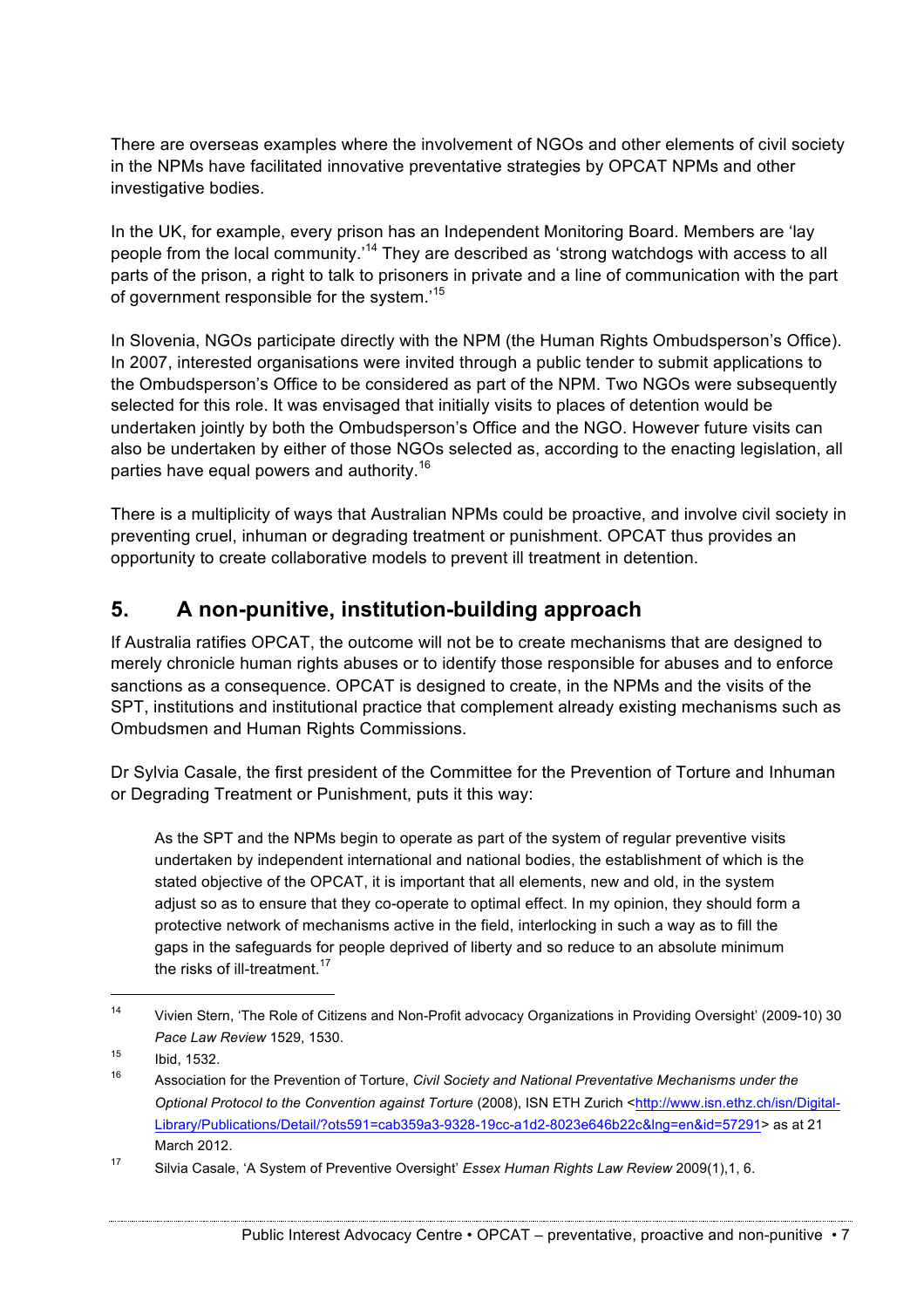Article 22 of OPCAT specifically mandates constructive dialogue complementary with the inspection and monitoring process:

The competent authorities of the State Party concerned shall examine the recommendations of the National Preventive Mechanism and enter into a dialogue with it on possible implementation measures.

Murray et al suggest that this constructive dialogue should go beyond interaction with government and the administrators of places of detention. They suggest that NPMs act as

an important and trusted bridge between a variety of national actors, in particular between civil society and the State authorities.<sup>18</sup>

The New Zealand (NZ) example has shown how OPCAT is non-punitive yet institution building. In the latest NZ Human Rights Commission Annual Report of Activities under OPCAT, the Commission commented:

A high level of cooperation by the detaining agencies and willingness to engage with the Preventive Mechanisms has been a consistent feature of the OPCAT experience. This year there has been an increase in referrals from staff, who recognise the benefits and potential of the OPCAT mechanism to improve conditions, eliminate risks and prevent harm.<sup>19</sup>

This report identified several recent initiatives under OPCAT where the designated NPM has been proactive in initiating non-punitive and institution-building initiatives under OPCAT.

For example, the Independent Police Conduct Authority, which has responsibility for police places of detention under OPCAT, has facilitated regular meeting with NZ police national headquarters. These meetings have, and continue to address, a range of issues, including:

- suicide prevention and risk assessment procedures;
- control and restraint policies, particularly in relation to vulnerable individuals;
- portable defibrillators and other health provision issues;
- information available to detainees about their rights and how to make a complaint.<sup>20</sup>

Another example in the report related to the NZ Ombudsman's concerns about an older prison:

The prison was the subject of a focused visit during the reporting year. The inspectors found that requiring prisoners to eat their meals in such close proximity to the toilets was unhygienic

 <sup>18</sup> Rachel Murray, Elina Steinerte, Malcolm Evans and Antenor Hallo de Wolf, *The Optional Protocol to the UN Convention Against Torture*, (Oxford University Press, 2011) ,126.

<sup>19</sup> New Zealand Human Rights Commission, *Annual Report of Activities under the Optional Protocol to the Convention against Torture 1 July 2009 to 30 June 2010*, 2.

 $^{20}$  Ibid, 10.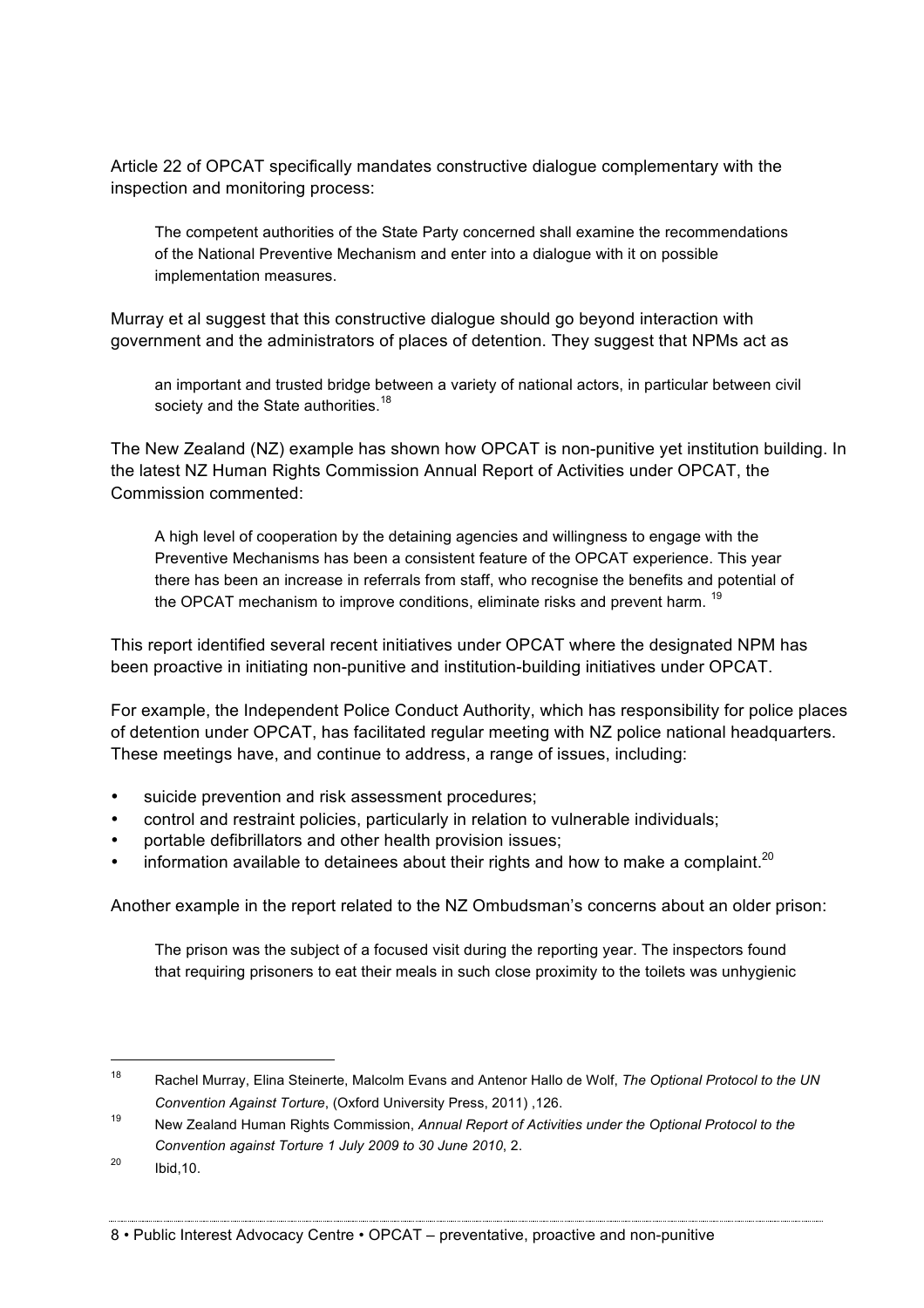and possibly amounted to inhuman or degrading treatment. They also found that the unlock hours in unit one, which averaged around two hours per day, were unreasonable, given the extremely small cell dimensions and the limited access to outdoor exercise facilities.<sup>21</sup>

The Department of Corrections has acted on these findings and prisoners can now take their meals in the dining room. The 'unlock hours' for affected prisoners was increased to a minimum of three and up to seven hours per day. The Department of Corrections has also agreed to investigate the division of the main exercise area into smaller yards to allow better use of the space available. $22$ 

Also, as part of research and evaluation under OPCAT, the Independent Police Conduct Authority, the Children's Commissioner and the Human Rights Commission have agreed to undertake a joint thematic review of the treatment of and issues affecting children and young people detained in New Zealand Police custody.<sup>23</sup>

The above examples show that OPCAT's non-punitive approach can enhance the preservation of human rights and assist in the prevention of cruel, inhuman or degrading treatment or punishment. There is a clear public interest in achieving this goal alone. However, the overseas examples clearly show that OPCAT can also enhance the efficiency of places and institutions where people are detained by promoting and rewarding best practice models of detention.

## **6. Cost effectiveness**

There is a significant cost to government arising from negligent or otherwise unlawful conduct by government departments, agents and employees relating to detention in Australia. Costs also arise from coronial inquests involving deaths in custody. Some of these costs arise from conduct that could be said to be cruel, inhuman or degrading, or from conduct that while not meeting this definition may nevertheless be addressed by an OPCAT system that seeks to identify best practice standards and improve conditions of detention in Australia. As the research at Appendix 1 makes clear, it is difficult to quantify the precise cost to government of such litigation; however, it is useful to consider some of the costs involved.

Coronial inquests regarding deaths in various forms of state-sanctioned detention (ie, prisons, police detention, juvenile detention, immigration detention and psychiatric hospitals) involve significant costs. For example, in 2011, PIAC represented in two Inquests family members of deceased persons who died in custody in NSW. In both, PIAC was legally aided to instruct counsel to appear for the family at the Inquest. NSW Corrective Services was also represented by counsel, as was Justice Health. The Coroner was assisted in both Inquests by a police advocate. Correctional officers and Justice Health nurses were separately represented, funded by their unions. One Inquest went for seven days, the other for three. As well as the cost of legal representation for all parties, there was the cost of the Coroner, court administrative costs and costs to witnesses.

 $^{21}$  Ibid, 16.

 $\frac{22}{23}$  Ibid, 16.

<sup>23</sup> Independent Police Conduct Authority, *Review of treatment and conditions for young people in Police custody,*  Independent Police Conduct Authority (December 2010) <http://www.ipca.govt.nz/Site/media/2010/2010-Dec-10-Joint-Thematic-Review.aspx> at 19 March 2012.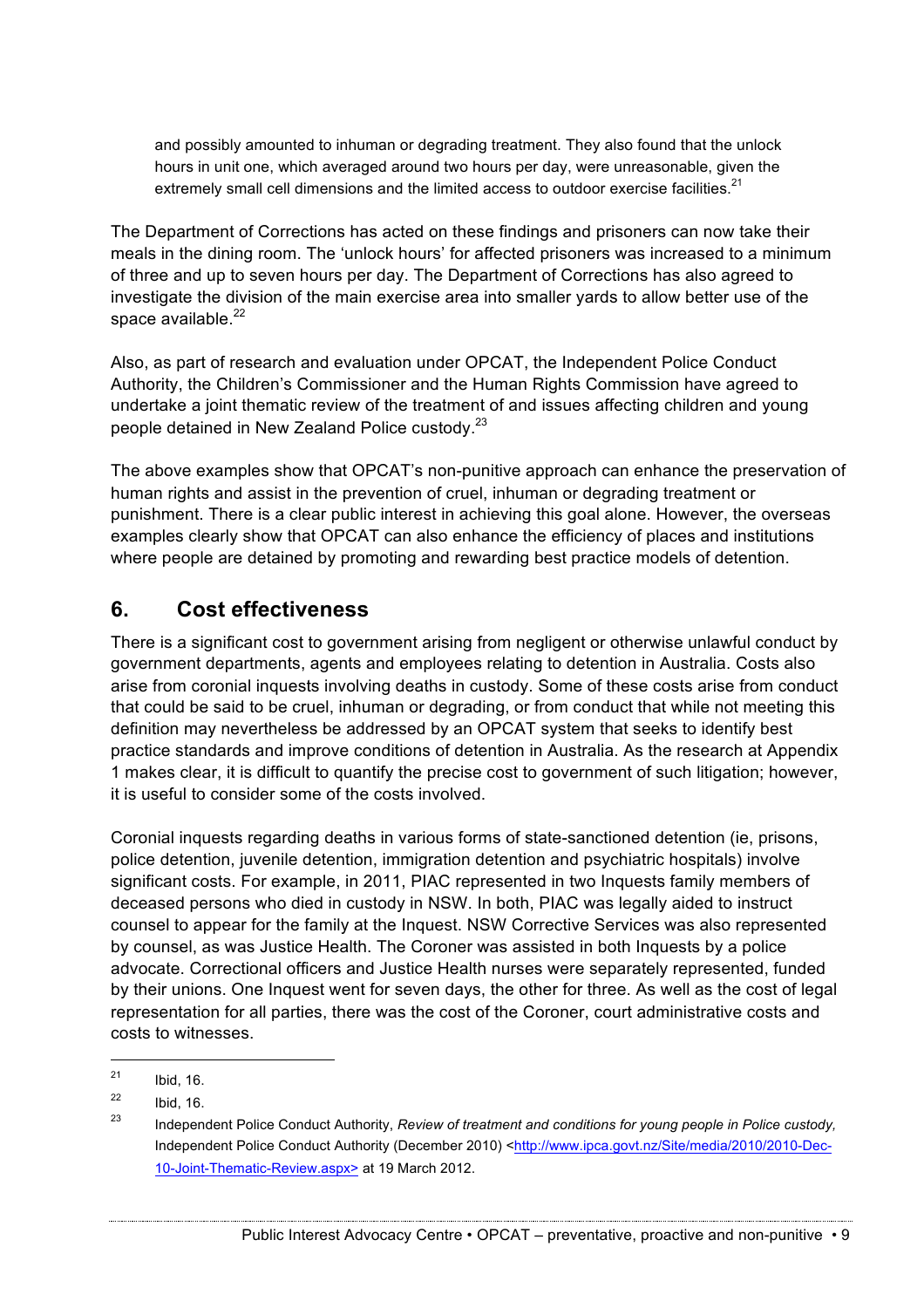All of these costs were justified. It is important that all parties, including the family of the deceased, are represented and their interests protected at inquests. It is also important that the Coroner comes to a finding after a thorough review of all the evidence, in relation to the manner and cause of the death of the deceased. However, the point here is that, if the implementation of OPCAT could prevent just a few deaths in custody a year, the saving in human terms would of course be central, but there would also be financial savings.

No one could legitimately claim that OPCAT will eliminate all deaths in custody. However, PIAC considers that, with increased scrutiny of places of detention, OPCAT will improve prison environments and practices so that deaths and injuries in detention will be reduced. Consequently, the cost of litigation and inquests should also decline.

It is also important to consider and compare the relative costs of implementing OPCAT and the costs of funding and maintaining the detention of individuals and the infrastructure in which they are detained. Richard Harding has recently discussed this comparison in support of the cost effectiveness of OPCAT:

Autonomous inspection is surprisingly inexpensive. The UK Chief Inspector's office runs at something around 0.4% of the cost of running the various activities that it inspects. The WA Inspector's office is funded in this range also. Even more strikingly, the Office of the Corrections Investigator (Canada) – a specialist agency that is fully OPCAT-compliant – costs 0.15% of the cost of running the federal prison system in that country. $24$ 

There will be some cost to the Commonwealth, state and territory governments to introduce the inspection and scrutiny of places of detention as required by OPCAT. However, these costs are minimal when compared to the institutions they will be set up to monitor and improve.

If OPCAT implementation is sufficiently funded, based on overseas experience, it will improve conditions in places of detention. Given the relatively small cost of OPCAT implementation and the significant cost of detention related litigation and inquests, just to name one financial cost associated with mistreatment in detention, it may be reasonable to assume that there will be some cost saving overall – albeit that the precise amount would be difficult to quantify.

In any event, PIAC considers that the major benefits of ratifying OPCAT are not measurable in monetary terms. The benefits in preventing torture and other cruel, inhuman or degrading treatment or punishment are the prevention of human suffering, the saving of lives and the maintenance of basic human rights. These benefits are immeasurable. However, it is clear that implementation will not be expensive, and may actually make overall savings for government.

## **7. Timeframe for implementation**

PIAC is concerned about the prospect of a further three year delay in the setting up of the NPMs. Whilst acknowledging that the proposed three years is a maximum (although there is provision for

10 • Public Interest Advocacy Centre • OPCAT – preventative, proactive and non-punitive

 <sup>24</sup> Richard Harding*, Ratifying and Implementing OPCAT: Has Australia missed the boat?* (Presentation at Human Rights and Closed Environments Conference, Melbourne, 21 February 2012),6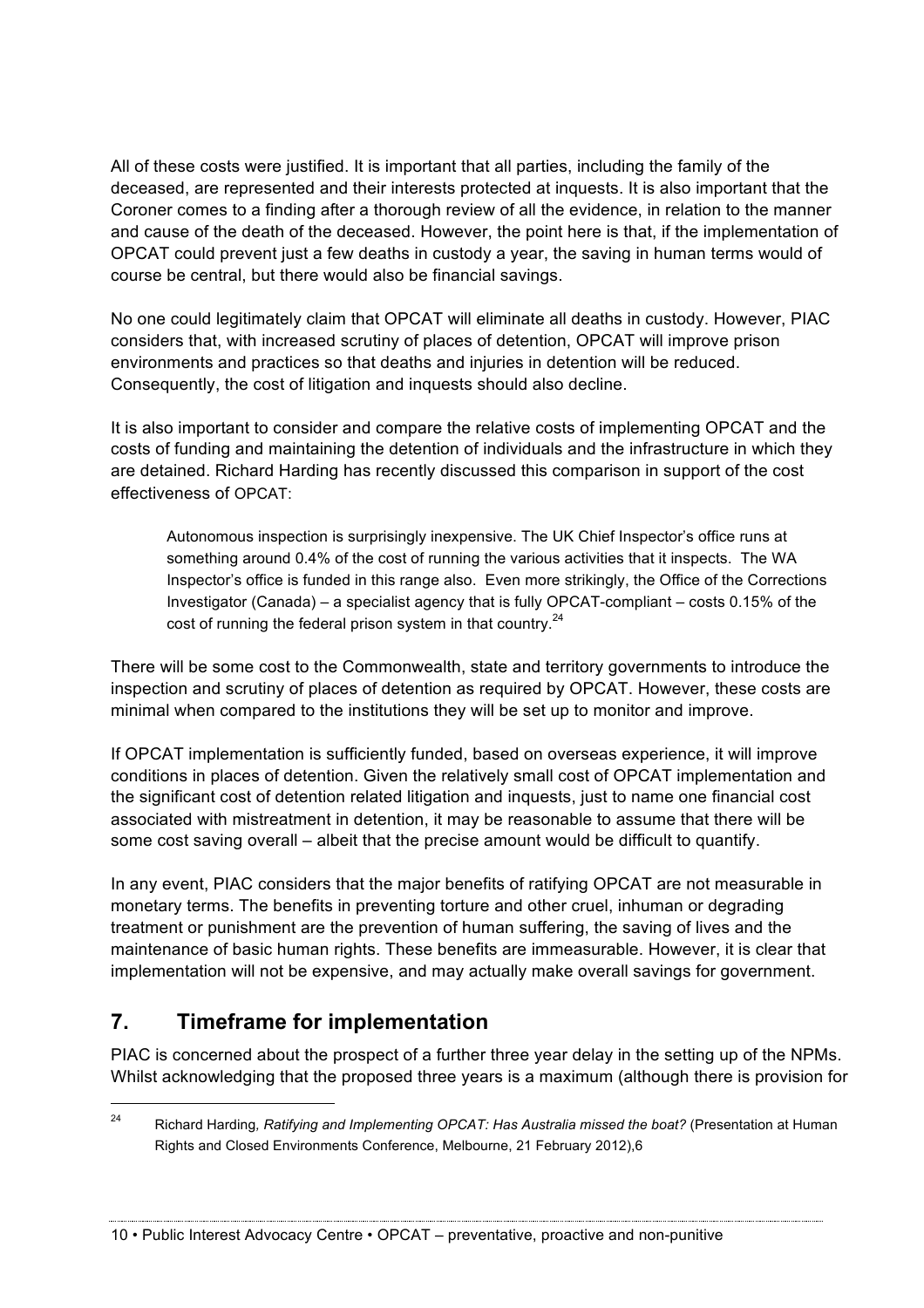a further two-year extension by the SPT), PIAC considers seeking the maximum postponement possible will give a negative signal about Australia's commitment to human rights and, in particular, to Australia's commitment to prevent torture and other forms of other cruel, inhuman or degrading treatment or punishment.

If Australia ratifies OPCAT, it will be by no means one of the first countries to do so. According to the Association for the Prevention of Torture,<sup>25</sup> there are currently 62 States Parties that have ratified OPCAT and 22 additional states signatories (including Australia). Although there are no doubt extra complexities created by Australia's federal system, there are now many countries with federal or devolved systems that have ratified OPCAT. $^{26}$  Australia will benefit from their experience and should be able to identify the best international models to fit our co-operative federal system within a reasonable time.

The Commonwealth Government has the responsibility for Australia's international relations, and this brings with it a primary responsibility in respect of Australia's international human rights law obligations. The Commonwealth should take a leadership role in establishing the structure responsible for the national co-ordination of the NPMs and the NPM(s) to inspect and monitor places of detention under Commonwealth control.

PIAC has stated its preference for the OPCAT mechanisms to operate with maximum cooperation with civil society in Australia. We would urge that this engagement should commence immediately after ratification through a dialogue with NGOs, consumers and other stakeholders about the model(s) Australia should adopt to comply with OPCAT, particularly about the structure, independence and functioning of the NPMs.

This process, however, should not take three years. State, territory and Commonwealth budgets are produced annually in Australia, and once there is general consensus about the structure of the NPMs, PIAC believes there is no reason, with funding in place, that OPCAT could not be in operation in Australia by early 2014.

 <sup>25</sup> Association for the Prevention of Torture, *OPCAT Database*, Association for the Prevention of Torture <http://www.apt.ch/index.php?option=com\_content&view=category&id=143&Itemid=244&lang=en> as at 19 March 2012.

<sup>26</sup> See Association for the Prevention of Torture, *Implementation of the Optional Protocol to the Convention against Torture and other Cruel, Inhuman or Degrading Treatment or Punishment in Federal and other Decentralised States,* Association for the Prevention of Torture (June 2005) <http://www.apt.ch/index.php?option=com\_k2&view=item&layout=item&id=678&Itemid=253&lang=en> as at 19 March 2012.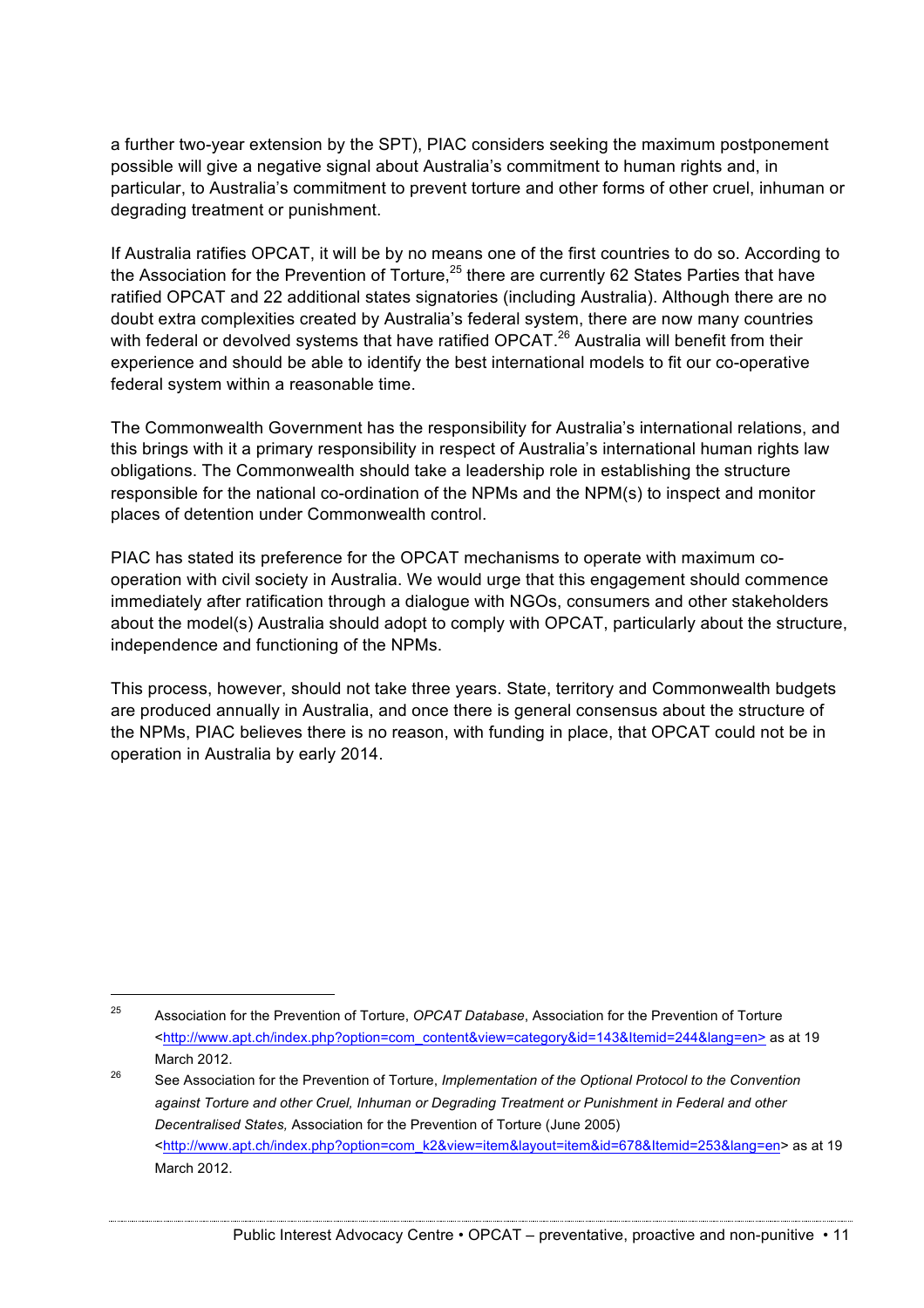# **Appendix**

## **Estimating some of the financial impacts of implementing OPCAT**

## **Aim of this appendix**

This is an appendix to the Public Interest Advocacy Centre's submission regarding OPCAT. It aims to estimate some of the financial costs and benefits associated with implementing OPCAT. We reiterate our acknowledgement that any such estimation is a difficult, involving at least some degree of informed speculation. Nevertheless, our clear conclusion is that there are clear financial benefits likely to flow to Australian governments from the implementation of OPCAT in Australia.

The Association for the Prevention of Torture (APT) observes that the affordability of implementing OPCAT is a key political challenge as regular monitoring of all places where deprivation of liberty occurs is resource-intensive. The APT argues, however, that value for money in the context of OPCAT comes from a national implementation that reduces the risk of ill-treatment.<sup>1</sup>

The report identifies some of the costs of allegations of ill-treatment in detention:

- Administrative and legal costs to government authorities associated with investigation and litigation of allegations of ill-treatment in detention:
- High costs in terms of detainee health, public safety and security, and stress on the criminal justice system created by poorly functioning places of detention and ineffective systems of deprivation of liberty;
- Damage to the reputation of a government from allegations of ill-treatment in detention.

This appendix considers this first point and attempts to quantify the costs to Australian jurisdictions of investigating and litigating incidents and practices in detention leading to allegations of ill-treatment.

## **Sources of information**

Precise figures and data are not readily available in relation to these issues. For this reason, this appendix is limited to identifying only in broad terms approximate costs of investigation and litigation relying on the following sources of data:

- 1. Costs of civil claims made against police and correctional authorities arising out of imprisonment and detention;
- 2. Costs to the state of inquests concerning deaths in custody or care (including Coroners' Court costs and Legal Aid costs);
- 3. Costs of awards/settlements/claims in relation to immigration detention

This appendix aims to consider the broad amounts spent over the period of a year. However, Annual Reports and other sources of information for agencies were not always available for comparable reporting periods. In some cases, data are available in relation to financial years (ie, 30 June 2009-1 July 2010 or 30 June 2010-1 July 2011), whereas in

Association for the Prevention of Torture, Series of OPCAT Briefings, 'Implementation of the Optional Protocol to the Convention against Torture and other Cruel, Inhuman or Degrading Treatment or Punishment in Federal and other Decentralised States' (March 2011).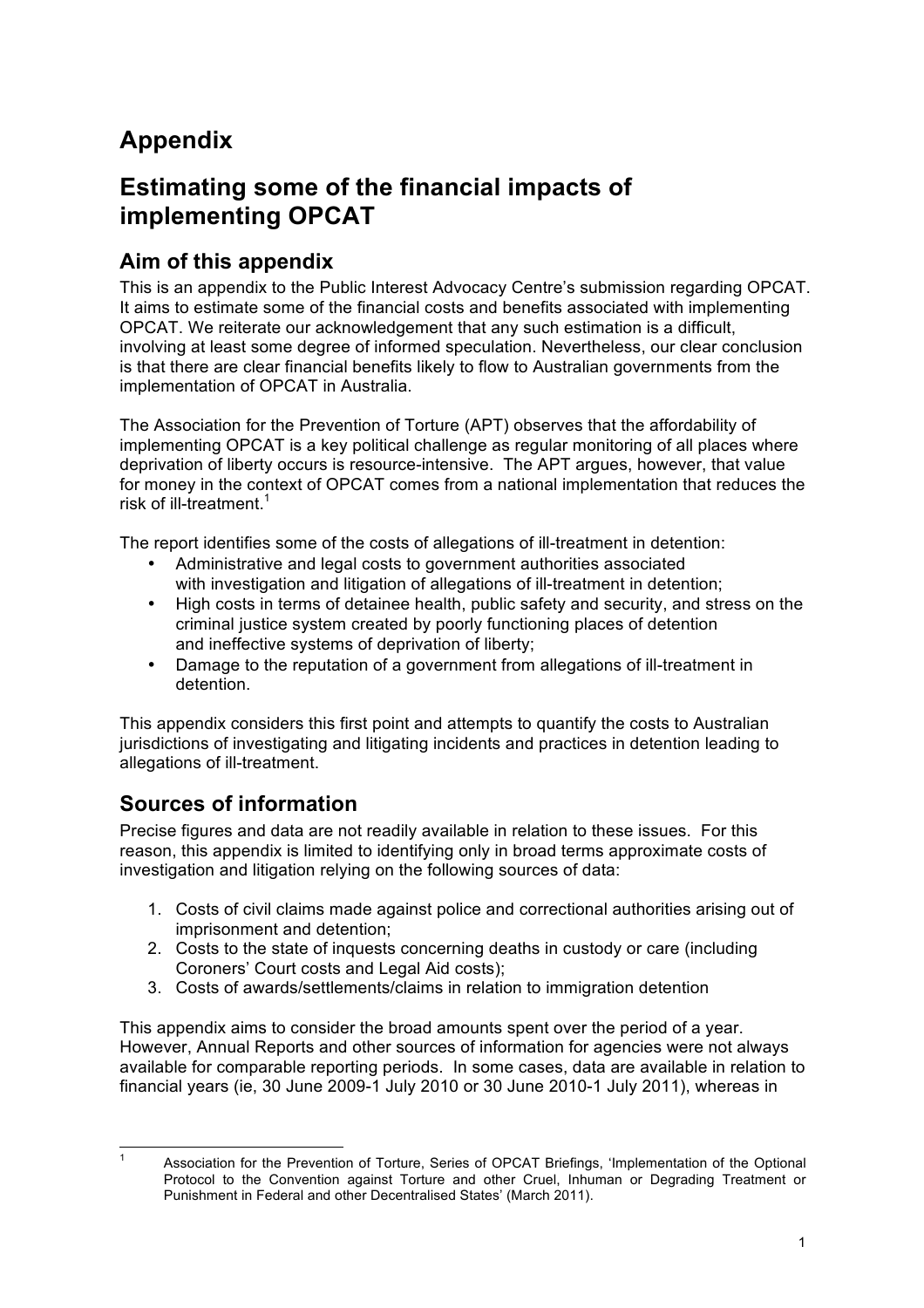other cases it is reported on a calendar basis (2010 or 2011). This will be noted in each case.

Other significant qualifications to and limitations of the data will be identified as they arise.

### **1. Costs of civil claims against police and correctional authorities**

The costs of litigation, awards and settlements deriving from claims against police and correctional authorities for specific actions (such as false imprisonment, assaults and other negligent conduct related to custody, detention or imprisonment) are extremely difficult to ascertain from publicly available material, without detailed costings from agencies or governments.

This appendix considers several sources of data to attempt to get a broad picture of the costs of civil actions involving police/corrections, however, each of these carry their own limitations. The costs of investigations by external bodies such as an Ombudsman's Office, or police integrity agencies are not included.

#### **1.1 Annual reporting on contingent liability for claims against police**

Most annual reporting contains an estimate of contingent liabilities relating to potential litigation or claims made against an organisation. For example, one 2002 study of civil litigation against police observed that contingent or potential liability for civil litigation against police was \$10 million for Victoria Police and \$90 million for NSW police alone.<sup>2</sup>

However, these data present a limited picture for present purposes, as figures for contingent liabilities may include many forms of civil litigation against police (eg, under tort, contract, administrative or industrial law). Even in relation to tort claims, not all would relate to treatment in custody or detention, and could include a range matters such as forced entry raids, shootings, assaults outside of custody or other misconduct.<sup>3</sup>

Assessing the costs of such litigation against correctional authorities through contingent liabilities reporting is even more problematic. In most cases, corrections costs are reported through the relevant State Attorney-General/Justice portfolio annual reporting. In these cases, contingent liabilities include such a broad range of matters that they are of no utility for the purposes of this appendix. The following discussion is limited to police agencies only.

In its 2010-11 Annual Reports, contingent liabilities for civil matters claims against the NSW Police Force are reported as \$75 million in 2010 and \$69.7 million in 2011.<sup>4</sup> Victoria Police reported \$55.8 million in 2010 and \$47.7 million in 2011.

Looking at Annual Reports of police agencies in other jurisdictions, contingent liabilities are estimated as follows:

<sup>&</sup>lt;sup>2</sup> J McCulloch and D Palmer, 'Civil litigation by citizens against Australian police between 1994-2002', Report to the Criminology Research Council (2002) p 3.

*Report to the Criminology Research Council* (2002) p 3. <sup>3</sup> One of the recommendations of the McCulloch and Palmer report was that police annual reports include information each year on the number of civil suits lodged against police, the total monies paid in settlements and court-ordered awards of damages, the number of outstanding cases, and the issues involved in each case: ibid. p vi.

involved in each case: ibid, p vi. <sup>4</sup> Total police expenditure is reported as \$2,707 million in 2010 and \$2,683 million in 2011: NSW Police

Force, *Annual Report 2010-11*, pp 32, 67. <sup>5</sup> Victoria Police, Annual Report *2010-11,* p 139. Total expenses are reported as \$1,859 million in 2010 and \$1,965 million in 2011.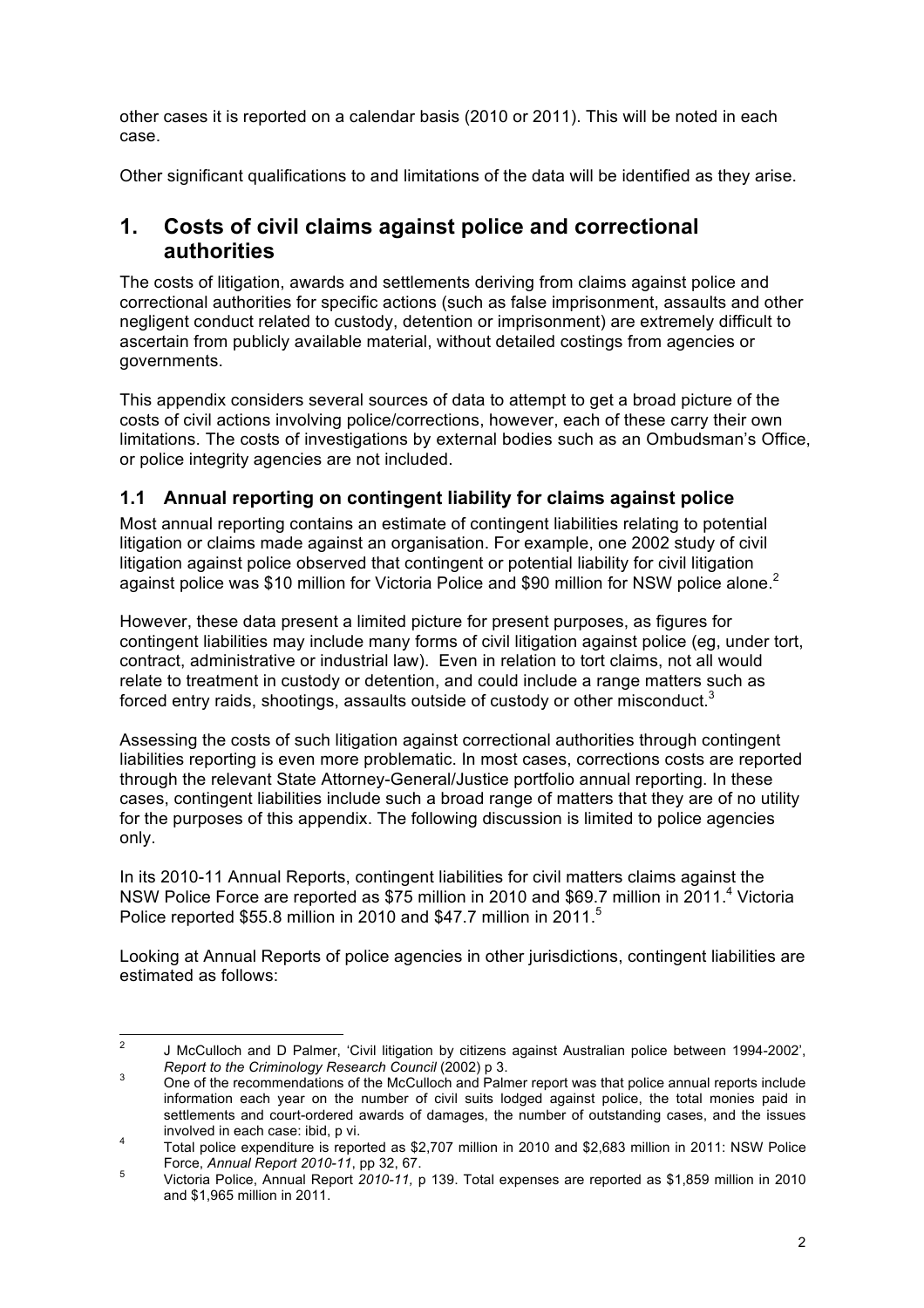- Queensland Police Service reported 36 litigation cases against Queensland Police as at 30 June 2011 and 35 in 2010. The Annual Report notes that 'QPS has implemented a contingent liability management system to manage litigation cases and minimise the costs associated', noting that 'it is not possible to make a reliable estimate of the final amount payable, if any in respect of litigation before the courts'.<sup>6</sup> As part of its current expenses, however, the report also provides 'Plaintiff damages and costs' as just over \$1 million each year in 2010 and 2011, with ex-gratia payments of \$383,000 made in 2010.
- Western Australia Police reported (for unsettled legal claims and Act of Grace payments<sup>7</sup>) \$877,000 (in 2010) and \$447,000 (in 2011) (based on the 'maximum obligation potentially payable for the claims on hand as at 30 June 2011).<sup>8</sup>
- South Australia Police reports provisions made for civil actions against police as \$613,000 in 2010 and \$772,000 in 2011.<sup>9</sup>
- Northern Territory Police, Fire and Emergency Services reported that contingent liabilities existed which were not quantifiable and no claim had yet been made. Litigation matters were not disclosed in case of adverse effect on the outcome of any future litigation.<sup>10</sup> However, it reports 'Legal Expenses' including legal fees, claim and settlement costs as just over \$2 million each year in 2010 and 2011.<sup>11</sup>
- The Tasmania Department of Police and Emergency Services Annual Report noted that as at 30 June 2011, the Department had a number of claims against it for legal disputes, reporting its quantifiable contingent liabilities as \$753,000 in 2010 and \$358,000 in 2011.<sup>12</sup>
- Australian Capital Territory policing is provided by AFP. No value was provided for continent liabilities in 2010-11, however 'legal expenses' were reported as \$669,000 in 2010-11.<sup>13</sup>

#### **1.2 Budget estimates of costs of claims against police**

#### *NSW Police*

A much more accurate picture of claims relating to mistreatment in the context of arrests involving NSW Police is provided by the 2011-12 Budget Estimates hearings. The NSW Police Minister clarified the costs to NSW Police in 2009-10 and 2010-11 of claims relating to false imprisonment, assaults and malicious prosecution.<sup>14</sup>

 <sup>6</sup> Queensland Police, *Annual Report 2010-11*, p 80. The total expenses for delivering policing services was reported as \$1,672 million in 2009-10 and \$1,785 million in 2010-11 (p 5). The Report notes that under its insurance fund, the department would be able to 'claim back, less a \$10K deductible, the

amount paid to successful litigants' (at p 112). <sup>7</sup> Special discretionary compensatory payments (under s 33 of the *Financial Management and* 

*Accountability Act 1997*. 8 Western Australia Police, *Annual Report 2010-11*, p 87. The total expenditure for Services was reported

as \$1,079 million in 2011 and \$979 million in 2010.<br>
9 South Australia Police, *Annual Report 2010-11*. The total operating expenses were reported as \$660<br>
million in 2009-10 and \$699.5 million in 2010-11 (p 86).

million in 2009-10 and \$699.6 million in 2010-11 (p 86).<br><sup>10</sup> Northern Territory Police, Fire and Emergency Services, *Annual Report 2010-11*, p 107. Comprehensive operating expenses were reported as \$302.8 million for 2010 and \$320 million for 2011,

however, this included expenses for fire and emergency services as well as police.<br>
Northern Territory Police, Fire and Emergency Services, *Annual Report 2010-11*, p 97.<br>
Department of Police and Emergency Services (Tasma

expenses were reported as \$209 million in 2010 and \$222 million in 2011. <sup>13</sup> Under the Policing Arrangement between the Commonwealth and ACT Government, funds to deliver community policing services to the ACT are provided by the ACT Government to the AFP. The total

operating expenditure budget was reported as \$146.2 million.<br><sup>14</sup> Minister for Police and Emergency Services, Answer to Questions Submitted Following Hearing, General Purpose Standing Committee No 4 - Budget Estimates 2011-2012, (Questions 50-54).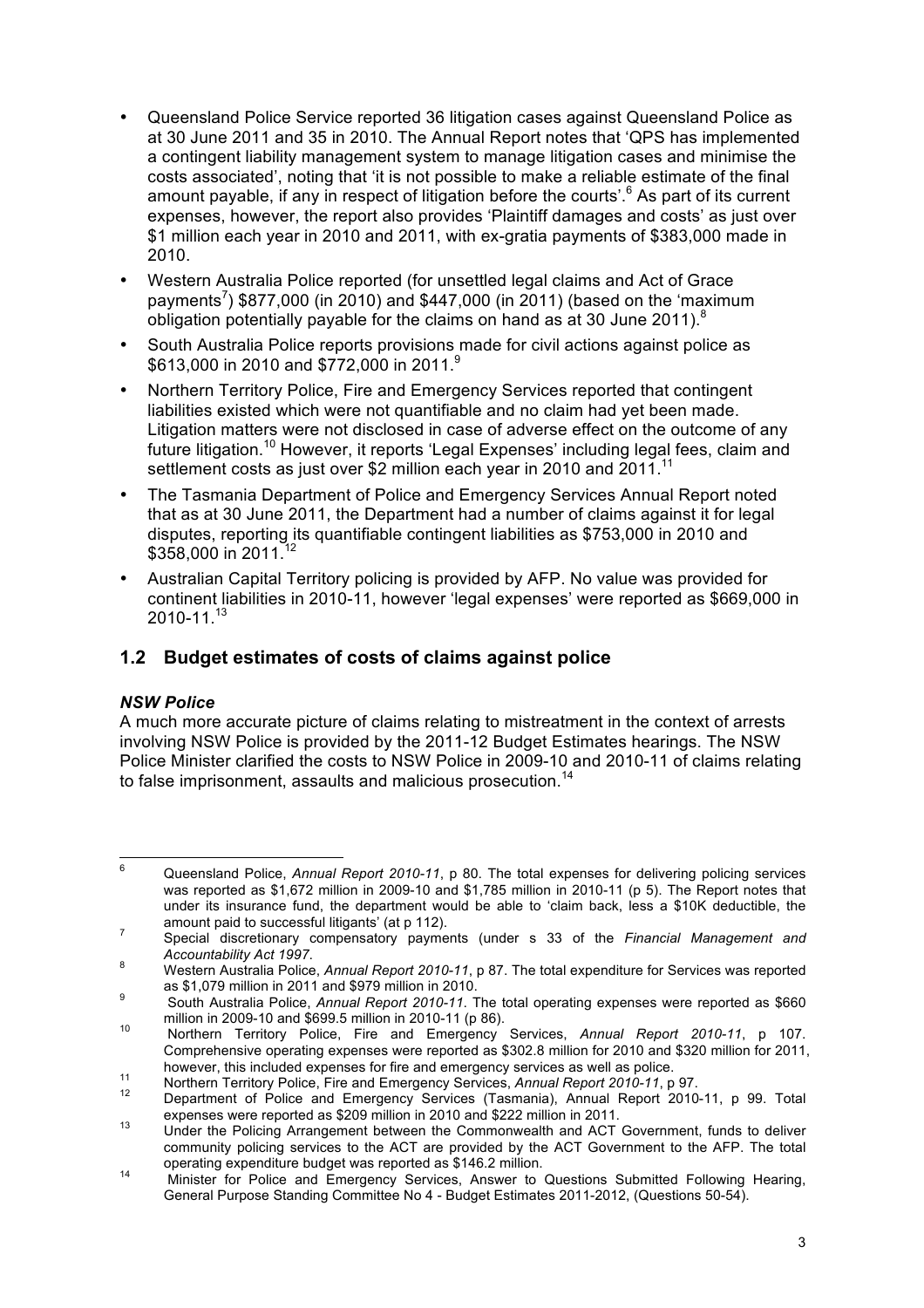In response, the Police Minister advised that such claims often involve multiple causes of action from a single incident, and that the majority of claims are resolved prior to hearing. In these cases, the settlement figure is not usually divided into amounts for a specific cause, and costs and damages components may not easily be separated out.

However, figures were given in relation to matters for compensation in 2009-10, in the context of unlawful arrests or detention, as follows:

| 2009-10                                                                                          |                                                 |
|--------------------------------------------------------------------------------------------------|-------------------------------------------------|
| <b>Matters</b>                                                                                   | Total spend inclusive of both<br>parties' costs |
| 6 matters solely involving<br>compensation for false imprisonment                                | \$410,171.92.                                   |
| 6 matters involving compensation for<br>assault and false imprisonment                           | \$1,279,624.78                                  |
| 2 matters involving compensation for<br>malicious prosecution and false<br>imprisonment          | \$364,783.40                                    |
| 8 matters involving compensation for<br>assault, false imprisonment and<br>malicious prosecution | \$2,032,185.69. <sup>15</sup>                   |

The total amount for 2009-10 comes to just under \$4.1 million (around 5.5% of the contingent liabilities estimate for that financial year).

Figures were given in relation to matters for compensation in 2010-11, in the context of unlawful arrests or detention, as follows:

| 2010-11                                                                                          |                                                 |
|--------------------------------------------------------------------------------------------------|-------------------------------------------------|
| <b>Matters</b>                                                                                   | Total spend inclusive of both<br>parties' costs |
| 10 matters solely involving<br>compensation for false imprisonment                               | \$879,102.43                                    |
| 13 matters involving compensation<br>for assault and false imprisonment                          | \$1,499,063.69                                  |
| 7 matters involving compensation for<br>malicious prosecution and false<br>imprisonment          | \$1,376,009.39                                  |
| 4 matters involving compensation for<br>assault, false imprisonment and<br>malicious prosecution | \$1,597,490.93                                  |

The total amount for 2010-11 is approximately \$5.3 million (around 7.6% of the contingent liabilities estimate reported for that financial year).

#### *Victoria Police*

In Victoria, the relevant Minister was also questioned on the costs of 'defending civil actions' against Victoria Police for 2010 and 2011.

15 In response to a separate question, the Minister also referred to expenditure in 2009-10, in the context of police officers using unreasonable force and causing injury, relating to: solely a claim of assault (total spend inclusive of both parties costs of \$250,624.11) 6 additional matters involving compensation for assault and false imprisonment (total spend inclusive of both parties costs of \$1,279,624.78) 4 matters involving compensation for assault, false imprisonment and malicious prosecution (total spend inclusive of both parties costs of \$1,597,490.94). It would appear that these matters include those unlawful arrest/detention matters already noted, and it

is unclear whether the assault arose at all in the context of detention/custody. these figures will be excluded from the broad total estimate of costs.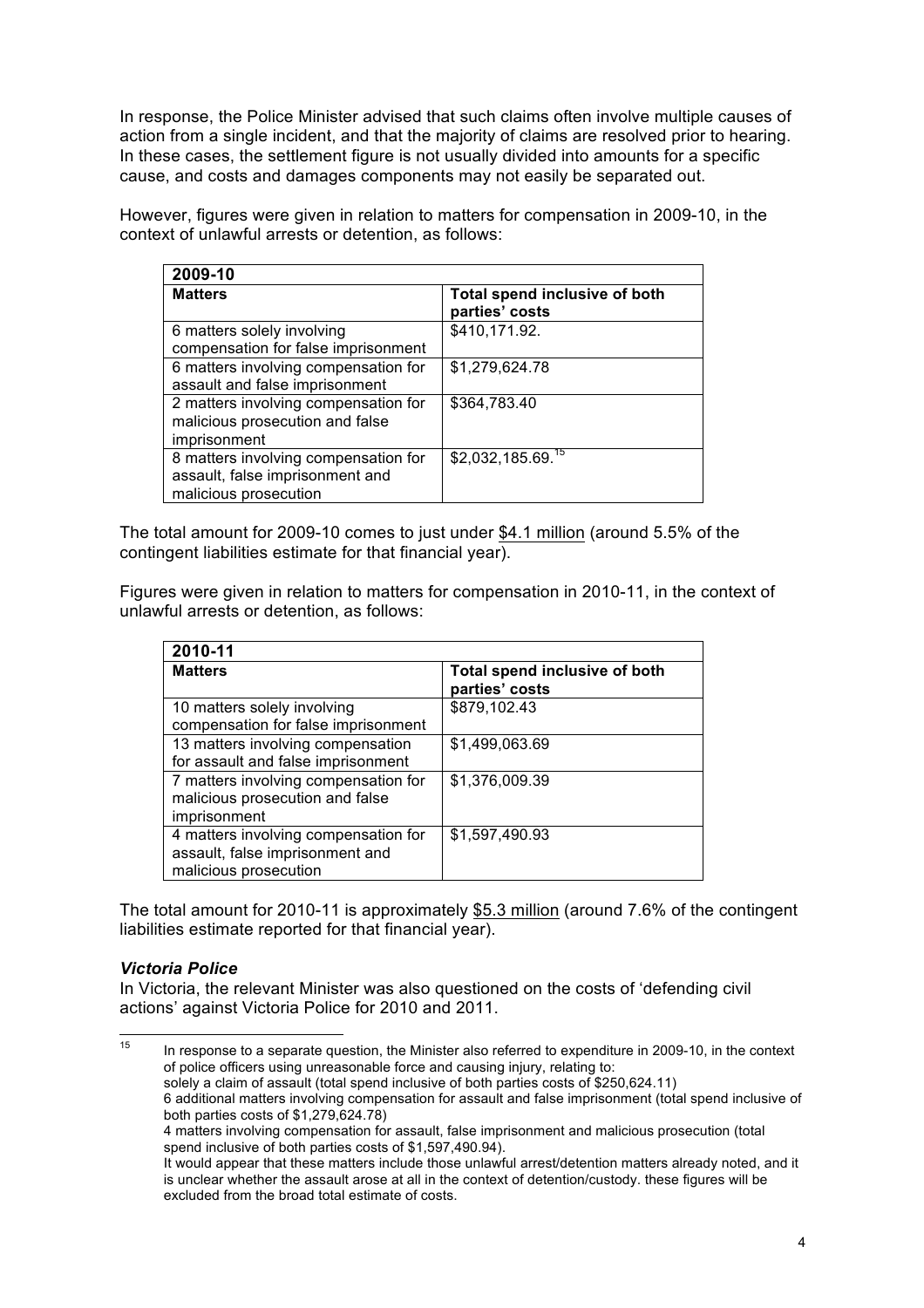Although the causes of action in these cases were not disclosed, the response was that in 2009-10, the Victoria Police Civil Litigation Division expenditure for legal costs related to civil actions against police was approximately \$3 million and a similar amount would be budgeted for 2010-11.<sup>16</sup> It is unclear whether this includes amounts for settlements/awards or whether this is only in relation to legal services.

#### **1.3 Case searches of claims against police/corrections in relation to detention/custody**

To present a snapshot of the types of cases in which claims are pursued against police/correctional authorities in the courts, and judgment amounts being made against them, a search was done of AustLII caselaw databases (including reported and some unreported cases for state and federal superior and intermediate courts and tribunals) for 2010 and 2011.

A keyword search was done using combinations of terms (eg, police, false imprisonment, detention, trespass, assault, damages, compensation, negligence, duty of care, malicious prosecution, custody, imprisonment, detention).

Again this data is necessarily limited for several reasons:

- many cases are settled prior to judgment and the outcome may not be published,
- the search does not include cases from lower, or even some intermediate courts, which are not available on AustLii.
- the relevance of cases which have been highlighted in the search has been determined looking at headnotes, catchwords, summaries and orders, rather than analysis of the case,
- though an attempt has been made to do as broad a sweep as possible over this period, cases may not have been identified using this search, due to the keywords used, where police or correctional authorities involved are not identified as such, or where cases are complicated by numerous causes of action, or claims and counterclaims.

The results of this search brought up 15 cases where a person was awarded damages against the police or other similar authority (in one case a claim related to immigration detention). In at least 3 of these cases, however, the circumstances do not appear to involve custody/detention relevant for the purposes of this paper (for example, they took place on private property).17 Further, information about the amount of damages is not available in 2 cases.<sup>18</sup>

Some of the costs to the State in terms of damages awards for such matters are as follows:

1. *Quirk v The State of New South Wales* [2011] NSWSC 341(for assault, false imprisonment, malicious prosecution) including compensatory, aggravated and exemplary damages - total \$175,000.

<sup>&</sup>lt;sup>16</sup> Parliament of Victoria, Legislative Council, Victorian Parliamentary Hansard, Questions on Notice, Tuesday 1 March 2011, Q88. <sup>17</sup> *Slaveski v State of Victoria & Ors* [2010] VSC 441 (numerous claims against police involving trespass,

assault and battery and negligence - on private property – approximately \$28,300); *Lassanah v State of New South Wales* (No. 3) [2010] NSWDC 241 (wrongful arrest and false imprisonment but not relating to custody - \$35,000 awarded in respect of false imprisonment – another 35,000 for defamation); *White v South Australia* [2010] SASC 95 (not involving custody – on private property – successful claims by

<sup>10</sup> plaintiffs totalling around \$725,000). <sup>18</sup> *Crowley v Commonwealth of Australia*, ACT & Pitkethly [2011] ACTSC 89 (damages awarded, amount unknown); (Costs appeal in relation to settlement – amount unknown) *State of New South Wales v Williamson* [2011] NSWCA 183.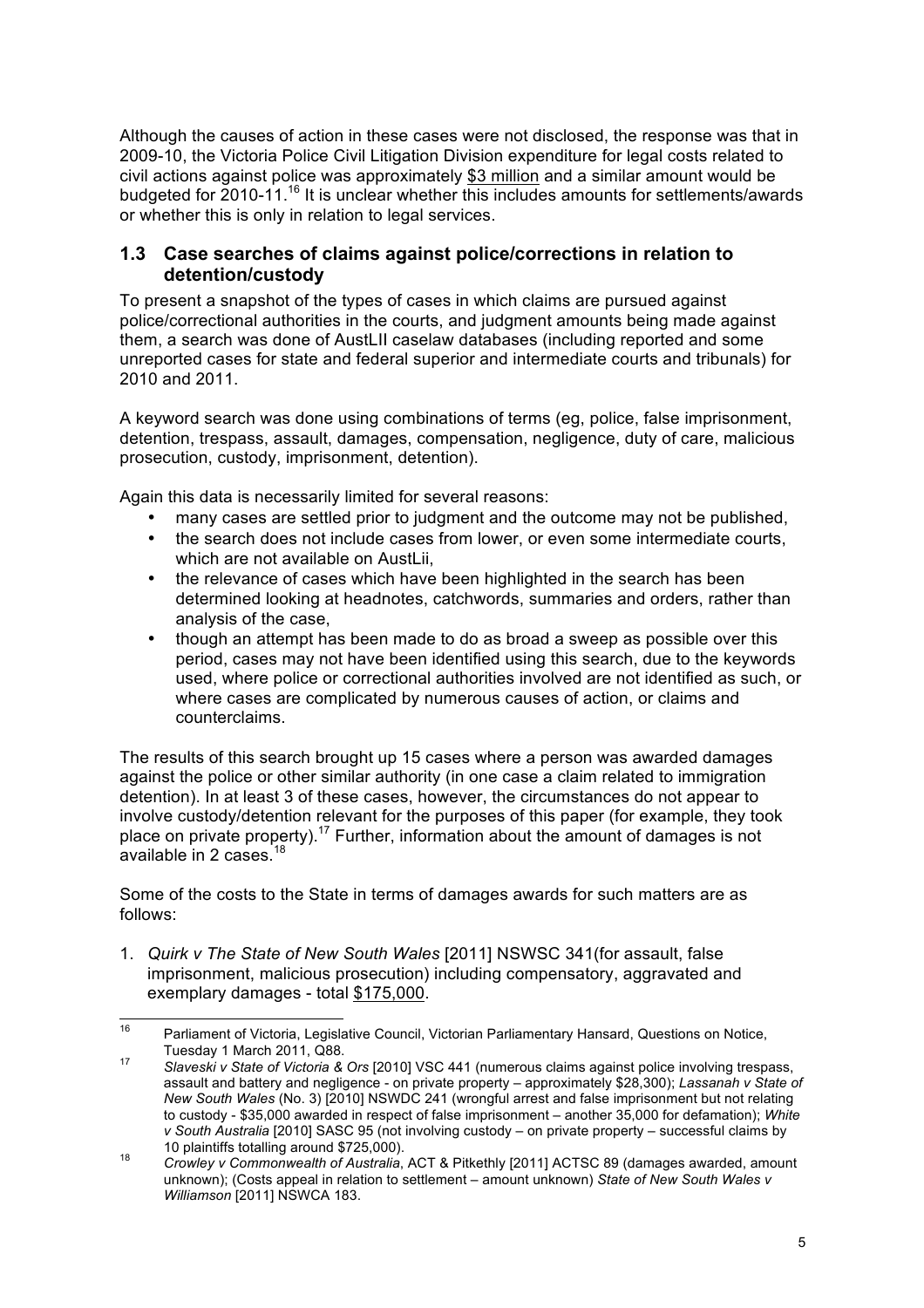- 2. *Fernando v Commonwealth of Australia (No 4)* [2010] FCA 1475 (immigration detention, false imprisonment and other causes of action) (\$28,000 including aggravated and exemplary damages).
- 3. *Carter & Anor v Walker & Anor* [2010] VSCA 340 (decision involved amount of exemplary and aggravated damages reduced from previous decision to total \$300,000. \$600,000 had previously been awarded as general damages).
- 4. *Moses v State of New South Wales (No. 3)* [2010] NSWDC 243 (\$18,000 damages for assault, false imprisonment and malicious prosecution).
- 5. *Eaves v Donelly & Anor* [2011] QDC 207 (false imprisonment \$93,000).
- 6. *Zreika v State of New South Wales* [2011] NSWDC 67 (wrongful arrest and battery totalling \$304,556 including aggravated and exemplary damages).
- 7. *Watkins v The State of Victoria & Ors* [2010] VSCA 138 (assaults \$98,000).
- 8. *TD, by her Tutor, the Protective Commissioner of NSW v State of NSW* [2011] NSWSC 763 (false imprisonment – settlement of \$80,000).
- 9. *Kanters v State of Queensland* [2010] QSC 107 (this decision was regarding access to damages as a prisoner in custody for settlement in 2008 for \$1.4 million and \$100,000 costs for injuries suffered in prison but).
- 10. *New South Wales v Landini* [2010] NSWCA 157 (malicious prosecution) (reducing damages to \$60,000).

In most of these cases, costs will be an additional significant expense to the State.

There was also one case involving a successful *habeas corpus* application and one case in which a new trial was ordered. In another 11 matters, the issues were procedural. In another 10, the plaintiff/appellant was not successful in their action.

## **2. Costs of inquests on deaths in custody or care**

It is difficult to source data on the specific costs of inquests in relation to deaths in custody/care in the Coroner's Court. Coroners Court costs are provided in the Productivity Commission's *Report on Government Services 2012*, however this does not separate out inquest costs from other court costs.

The data provided in the Report relates to coroners' court inquiries into the cause of sudden and/or unexpected reported deaths in each jurisdiction (and suspicious fires in NSW, Victoria, Tasmania and ACT). Reported deaths in custody/care are not separated out from other deaths.

Nationally, across all coroners' courts, there were 20,011 reported deaths (not including fires). However, reporting rates for deaths vary across jurisdictions because of different reporting requirements (for example, deaths in institutions such as nursing homes of people with intellectual impairments must be reported in South Australia but not in other jurisdictions).<sup>19</sup>

### **2.1 Estimating the cost per death**

The Report provides a rough estimate of expenditure, nationally, per reported death and fire in coroners' courts as approximately  $$1829$  in 2010-11.<sup>20</sup> This costing is estimated on the basis of the net recurrent expenditure of coroners' courts in each jurisdiction, and the number of matters finalised for that period. Unfortunately, the numbers of matters finalised

<sup>&</sup>lt;sup>19</sup> Productivity Commission, *Report on Government Services 2012*, Court Administration, 7.17.<br><sup>20</sup> Productivity Commission, *Report on Government Services 2012*, Court Administration, 7.51, Figure

<sup>7.10.</sup>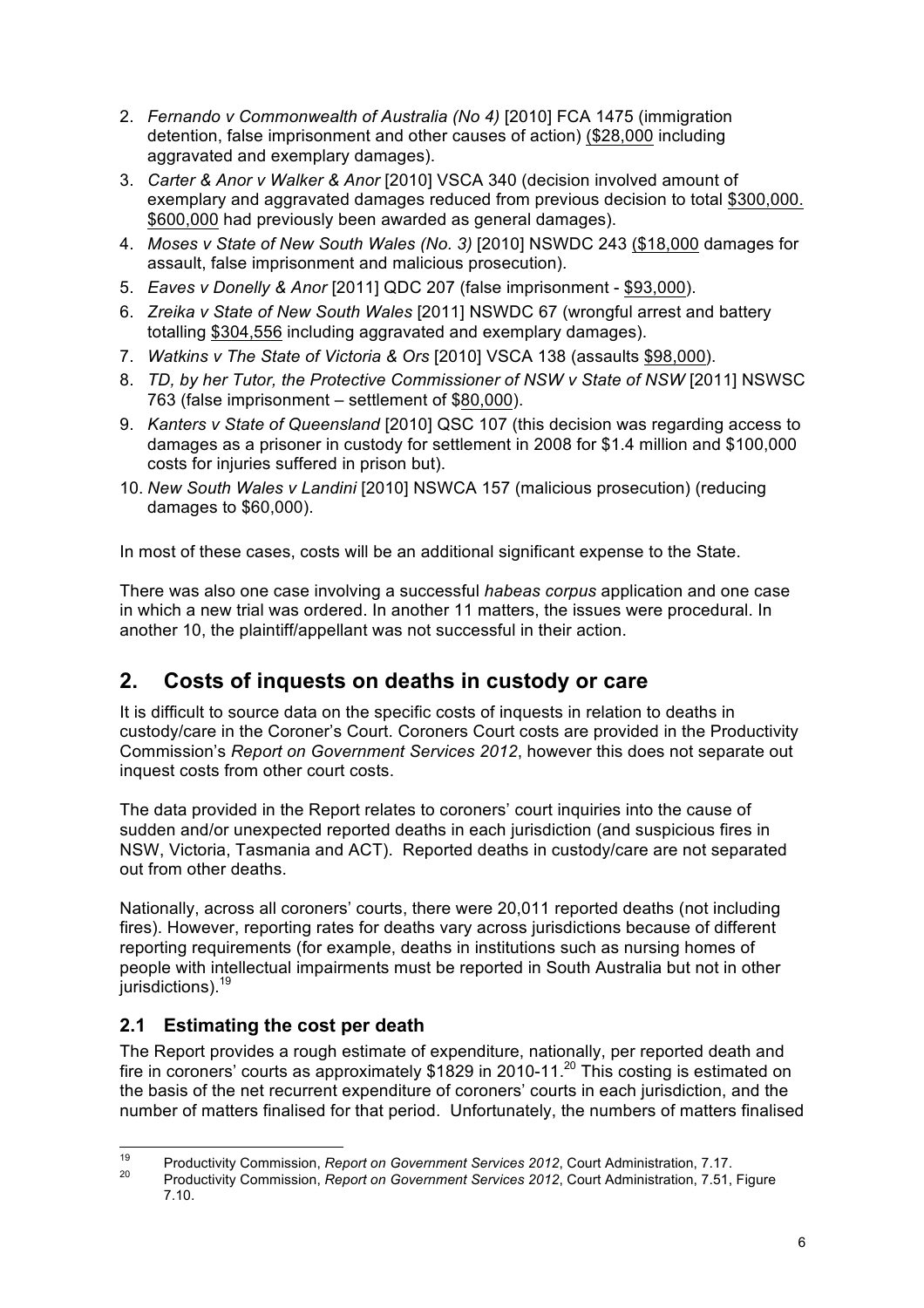does not disaggregate reported deaths and fires. The number of finalised matters across all Australian jurisdictions is reported as  $21,683$  in 2010-11.<sup>21</sup>

It is clear that this figure of \$1829 does not correlate with the actual cost of an inquest. It is provided as an indicator of comparative efficiency across different jurisdictions. The Report cautions that this indicator is not a measure of the actual cost per case – whereas some matters may only take a short time and require few resources, others may be resource intensive and involve lengthy inquest hearings. This may well be the case where issues about treatment in custody are involved.

This estimated cost per death also excludes costs associated with autopsy, forensic science, pathology tests and body conveyancing fees, because of differences in each jurisdiction as to the way these costs are managed. Costs for autopsies separated out was just under \$32,809 across all jurisdictions.

Data for the Queensland and Victorian Coroners' Courts include the full costs of government assisted burials/cremations, legal fees incurred in briefing counsel assisting for inquests and costs of preparing matters for inquest, including obtaining expert reports.<sup>22</sup>

These additional costs can be significant. For example, in Victoria, for coronial investigations involving scrutiny of police conduct, independent legal services are required to assist the coroner (rather than the Police Coronial Support Unit). This also happens in some highly technical or complex investigations. The costs of independent legal assistance for coronial investigations and inquests was \$1.22 million in 2010-11. $^{23}$  The cost of transporting deceased persons (for reportable deaths) in Victoria has also significantly increased in recent years to to \$2.08 million in 2010–11.

There may also be costs to the State incurred where a party seeks legal aid representation for an inquest. Again, in Victoria, for example, VLA provides that the lump sum fee for preparation for an inquest is \$511, with \$731 for a first day appearance, and \$660 for additional days. Fees for appearance at a mention/directions hearing are  $$154.<sup>24</sup>$ 

#### **2.2 Estimating the number of deaths in custody**

The Report provides data on 'Deaths in police custody' as indicators of governments' objective to provide safe custody for alleged offenders, and ensure fair and equitable treatment for both victims and alleged offenders.<sup>25</sup>

Nationally, there were 17 deaths in police custody and custody-related operations in 2010-11 and 56 deaths in custody under correctional authorities (however, data for Victoria was reported as incomplete). There was one death in juvenile justice custody in 2010-11.<sup>26</sup> The Report does not provide the numbers of deaths in care. It must be noted that the number of deaths in custody reported to the Productivity Commission does not

Productivity Commission, Report on Government Services 2012, Court Administration, 7.21, Table 7.6.<br>
Productivity Commission, Report on Government Services 2012, Court Administration, 7.51.<br>
Coroners Court of Victoria, An

and police vehicles) or during transfer to or from such an institution; or deaths in hospitals following transfer from an institution; and other deaths in police operations where officers are in close contact with the deceased (for example, most raids and shootings by police). Deaths in custody-related operations include situations where officers did not have such close contact with the person as to be able to significantly influence or control the person's behaviour (for example, most sieges and most cases where officers were attempting to detain a person, such as pursuits).

cases where officers were attempting to detain a person, such as pursuits). <sup>26</sup> Productivity Commission, *Report on Government Services 2012*, Court Administration, 15.75.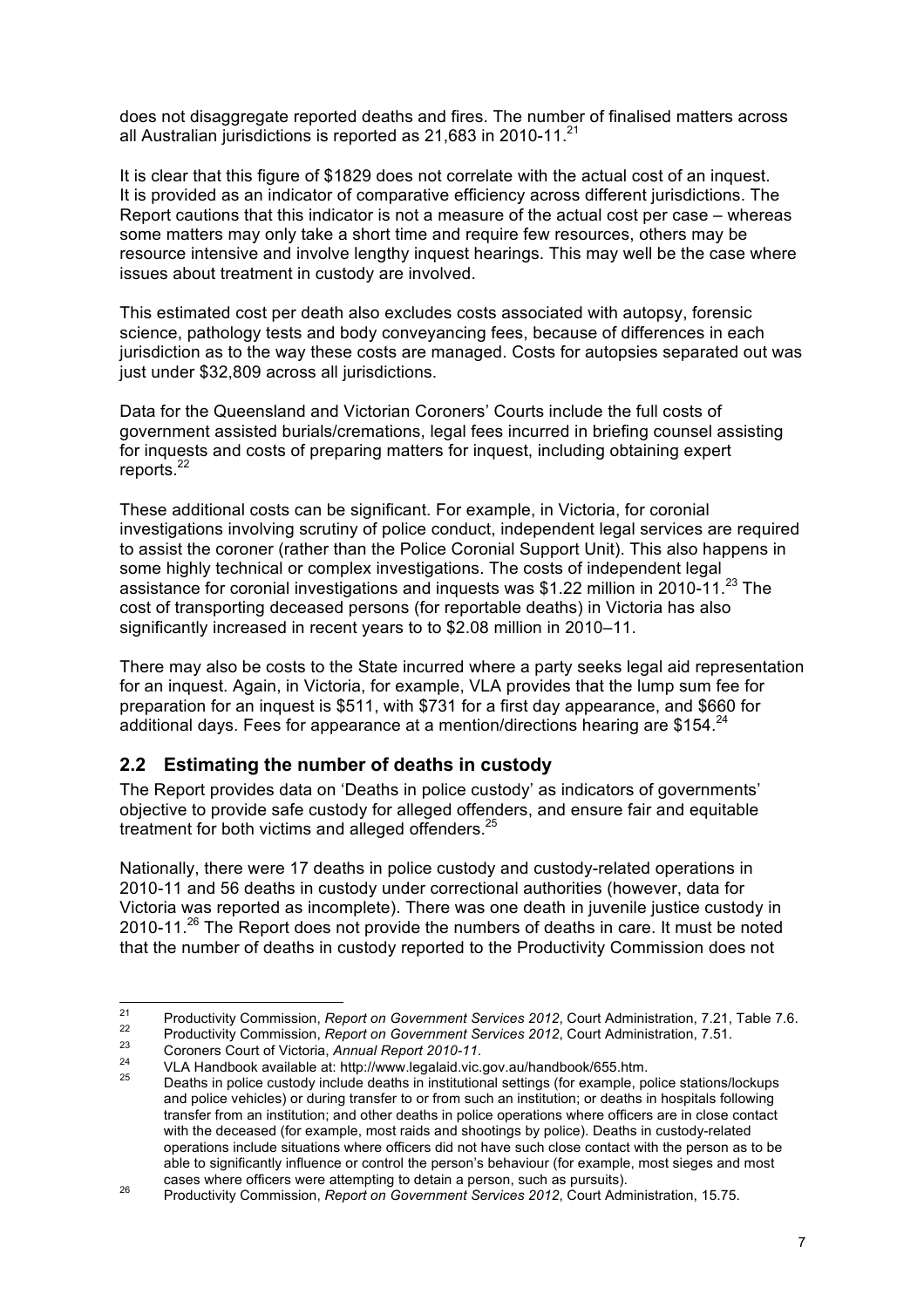equate to the number of deaths in custody with which the coroner's court may deal with in a given year, as there are sometimes lengthy delays before an inquest is held.

By applying the number of deaths in custody to the average cost per coronial case, this generates a cost of \$0.13 million. A similar method of calculation has been relied on elsewhere in lieu of more readily available data (eg, in estimating the costs of DV specific investigations by coroners in relation to DV-related deaths).<sup>27</sup> However, this is clearly a gross underestimation of the costs involved in an inquest.

| 2010-11                                                                      | <b>NSW</b>       | <b>VIC</b> | QLD     | WA               | <b>SA</b>               | <b>TAS</b>   | <b>ACT</b>               | <b>NT</b>        | <b>ALL</b>  |
|------------------------------------------------------------------------------|------------------|------------|---------|------------------|-------------------------|--------------|--------------------------|------------------|-------------|
| Reported<br>deaths (not<br>incl. fires)                                      | 5434             | 4 8 5 7    | 4416    | 1996             | 2 1 4 8                 | 558          | 317                      | 285              | 20,011      |
| Finalised<br>cases<br>(deaths and<br>fires)                                  | 6 3 1 4          | 5586       | 4 4 0 8 | 1 372            | 2 0 5 8                 | 519          | 1 1 4 0                  | 286              | 21,683      |
| Real net<br>recurrent<br>expenditure<br>(autopsies,<br>etc not incl.)        | 5.5 <sub>m</sub> | 13.5m      | 10.5m   | 4.1 <sub>m</sub> | 2.9 <sub>m</sub>        | 527,00<br>0  | 1.5m                     | 1.1 <sub>m</sub> | 39.7m       |
| Expenditure<br>per finalised<br>case                                         | 922              | 2 4 9 2    | 2441    | 2993             | 1 4 6 5                 | 1 0 2 9      | 1317                     | 3896             | 1,880       |
| Times case<br>before court<br>(finalised<br>cases only)                      | $\blacksquare$   | 1.0        | 3.9     | 1.0              | 1.5                     | 1.0          | $\overline{3.1}$         | 1.0              | 1.6         |
| Deaths in<br>custody (incl.<br>natural,<br>unnatural &<br>unknown<br>causes) | 20               | 10         | 11      | 5                | $\overline{\mathbf{4}}$ | $\Omega$     | $\mathbf 0$              | 6                | 56          |
| Deaths in<br>police<br>custody/cust<br>ody related<br>operations             | $\overline{7}$   | ÷,         | 1       | $\overline{5}$   | $\overline{2}$          | $\mathbf{1}$ | $\overline{\phantom{a}}$ | $\mathbf{1}$     | 17          |
| Cost of<br>finalising all<br>deaths in<br>custody                            | 24,894           | 24,920     | 29,292  | 29,930           | 8,790                   | 1029         | 0                        | 27,272           | 137,24<br>0 |

For convenience, the following table summarises the data available through the Productivity Commission for 2010-11:

The costs of inquests would take up a far greater amount of total coroners court expenditure than other coronial work. For example:

- The Victorian Coroner reported that, in 2010-11, an extensive inquest into the deaths of four aged care residents continued from the 2009-10 financial year to 2011 and involved 13 days of inquest, with 5 days the previous year, as well as mention and directions hearings.
- An inquest into deaths of two men following restraint by staff in psychiatric facilities took 11 and 10 days for each. $^{28}$
- The Victorian Coroner's court expenditure is reported by the Productivity Commission as \$13.5m and 5586 matters were finalised, however the Annual

<sup>&</sup>lt;sup>27</sup> See, Access Economics, *The Cost of Domestic Violence to the Australian Economy: Part* I (2004) p 53.<br><sup>28</sup> Coroners Court of Victoria, *Annual Report 2010-11.*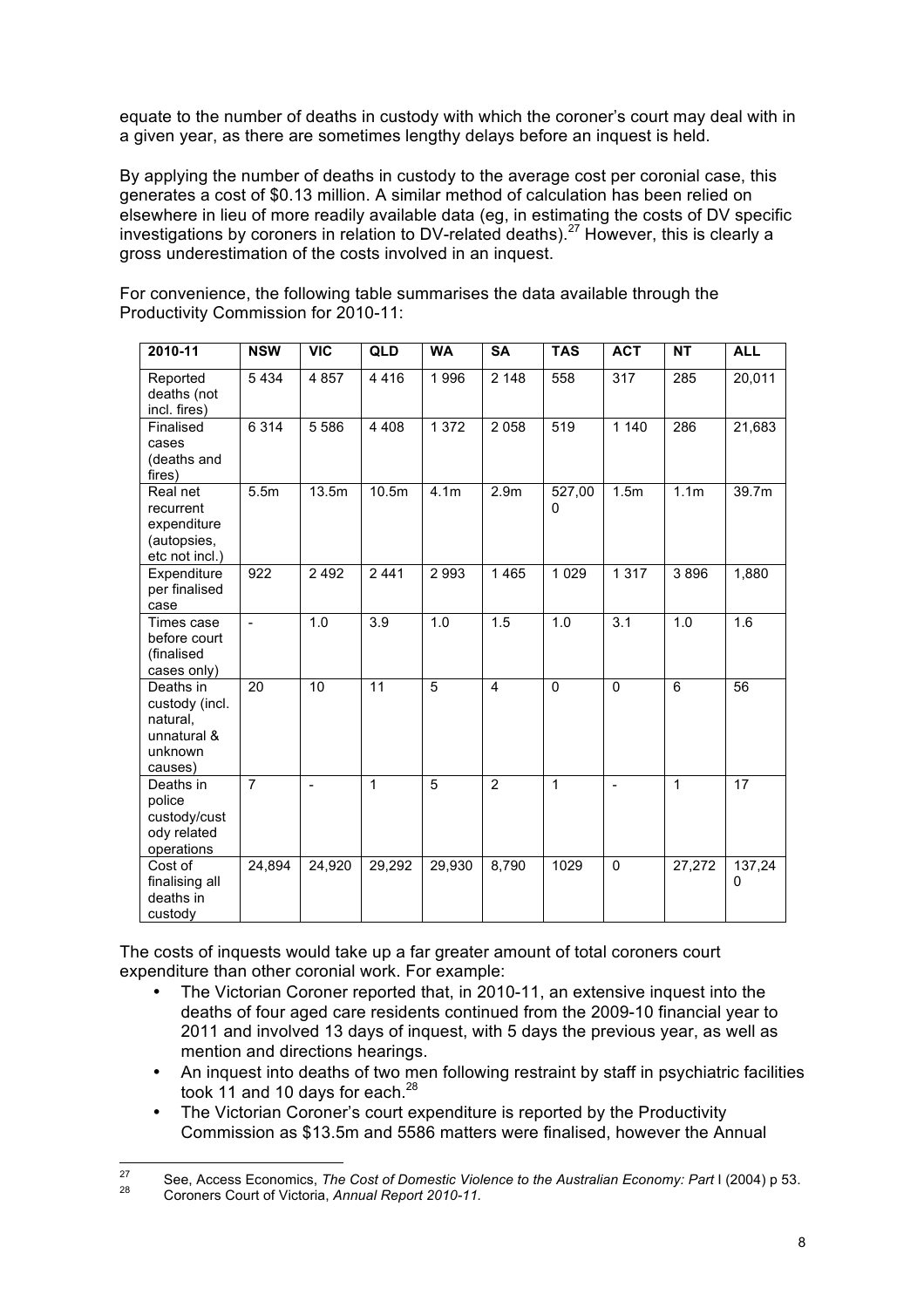Report notes that only 142 of these were findings with inquest. It is not possible to assess what proportion of these were deaths in custody or care without closer analysis.

Given all of these limitations, this data must be treated with a great deal of caution, as these costings do not represent an accurate picture of the costs of inquests. Obtaining a clearer estimate would require analysis of inquests in each jurisdiction individually to ascertain whether they related to a death in custody or care and estimating the costs based on the length of time spent in each case. Alternatively, an overall cost estimate may be able to obtained directly through the courts. Given the tight timeframes, this has not been possible for this paper but could be considered in the future.

### **3. Costs of awards/settlements/claims in relation to immigration detention**

The Department of Immigration and Citizenship reported that in the period 2009-10, it spent \$30.4 million in legal services.<sup>29</sup> As at September 2010, DIAC's active litigation caseload in relation to migration was 836 matters (this has increased from 639 on 30 June that same year).

Although just under 80% of these were administrative law matters, $30$  the remaining matters making up just over 20% were 'civil and other litigation matters', such as proceedings in State Supreme Courts for damages arising from detention.<sup>31</sup> If the costs of this caseload were evenly distributed, this would be at least \$6 million of the legal services expenditure, however, it is likely that the overall cost of Supreme Court litigation in a single matter may be significantly more than the smaller administrative law cases, making this a modest estimate.

These costs are comparable in the period 2010-11, when DIAC reported its legal services expenditure as approximately \$31.2 million. In 2010–11, there was a 34% increase in the total numbers of people in immigration detention from 9802 people in 2009–10 to 13,134 people in  $2010-11.^{32}$ 

In its Annual Report for this period, it was noted that DIAC receives a 'small number of claims for monetary compensation for alleged instances of false imprisonment or negligence'. The majority of negligence claims relate to harm suffered in immigration detention, and may include claims of ongoing mental illness.

The Report notes that, of these, 'legitimate claims are usually settled by mediation or negotiated settlement. However, complex claims may take some years to finalise'.

At 30 June 2011, DIAC reported 40 civil compensation claims before the courts, including two matters involving members of 247 cases that were referred to the Ombudsman in 2005 for events occurring between December 1998 and March 2006.

At 30 June 2011, 237 of the 247 Ombudsman referred cases had been resolved by the department. During 2010–11, the department reached out of court settlements involving

<sup>&</sup>lt;sup>29</sup> J McMillan, 'Regulating Migration Litigation after Plaintiff M61', Report to the Minister for Immigration and Citizenship (2011) citing DIAC, Annual Report 2009-10 at Part 6, Appendix 2.

and Citizenship (2011) citing DIAC, Annual Report 2009-10 at Part 6, Appendix 2.<br>These 656 administrative law matters included: applications to the FMC for judicial review of MTR/RRT visa refusal decisions; appeals from the FMC to the Federal Court; special leave and other applications to the High Court; and AAT applications for merit review of visa cancellation and passport decisions.<br>Roughly half (341) of the matters were refugee cases.

Roughly half (341) of the matters were refugee cases.<br>The report cites 180 civil and other litigation matters: J McMillan, 'Regulating Migration Litigation after Plaintiff M61', Report to the Minister for Immigration and Citizenship (2011) p 44.<br>DIAC, Annual Report 2010-11.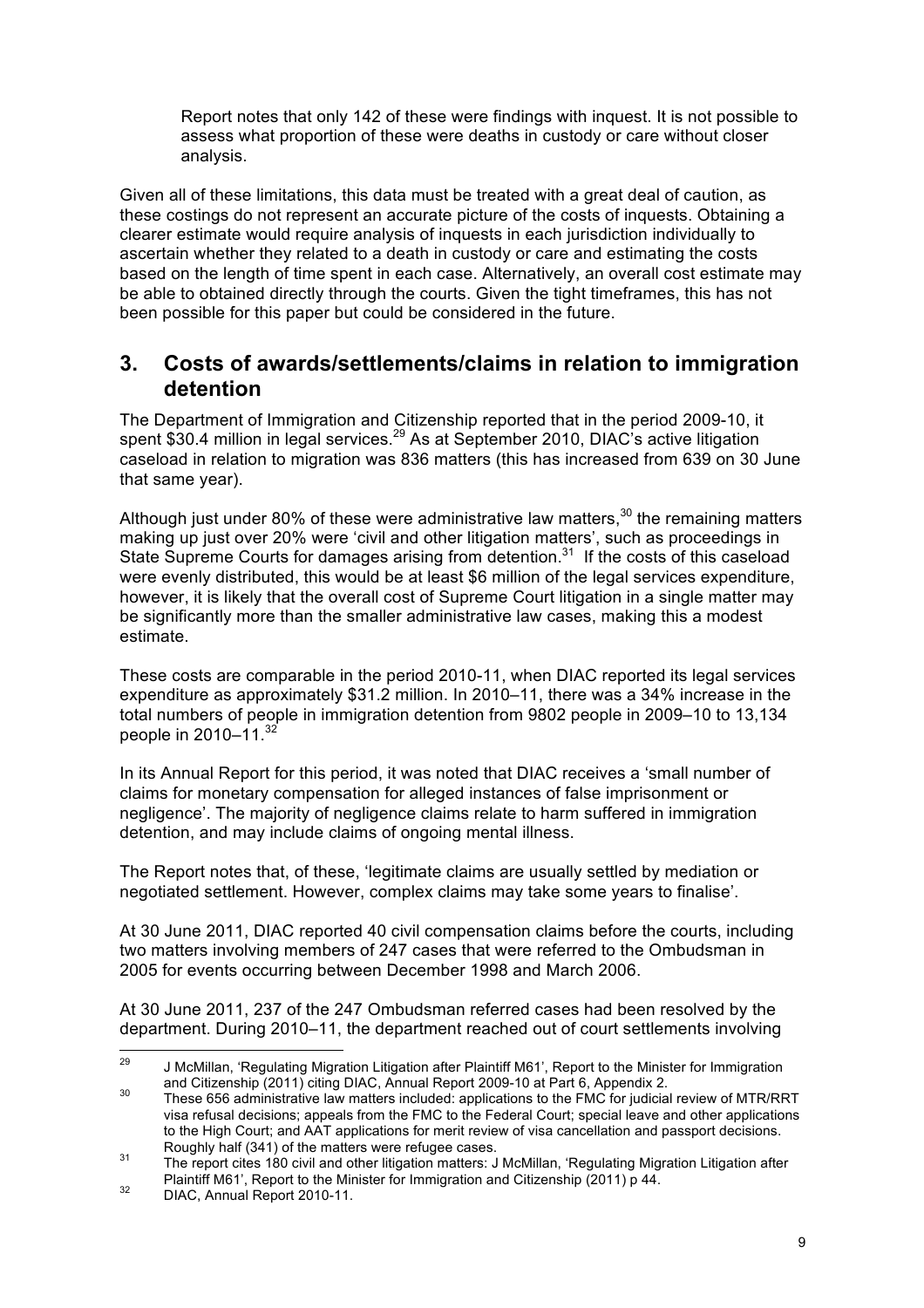the payment of compensation in 13 of the 247 Ombudsman referred cases. A further eight non-247 formal claims were finalised with compensation paid and five non-247 formal claims were finalised without the payment of compensation.

#### **3.1 Other costs associated with allegations of ill-treatment in immigration detention**

Currently, costs of external scrutiny of immigration detention also includes the Commonwealth and Immigration Ombudsman. The 2010-11 Annual Report of the Ombudsman gave its expenses as \$21.400 million, comparable to the previous year. For this period of 2010-11, the Ombudsman reported that there were 2,137 complaints involving DIAC (including complaints about detention) comprising 11% of all complaints/approaches.

More than 90% of detention-related complaints were made during the Ombudsman's immigration detention centre visits program. Of these complaints, 341 were investigated 341 (16% of all complaints received) and remedial action by DIAC was facilitated in 242 (71% of cases investigated). The report also referred to an own motion investigation into the use of force by AFP and Serco staff during the Christmas Island disturbances in April 2011.

As well as complaints from the Commonwealth and Immigration Ombudsman and the Australian Human Rights Commission, the Report notes that 'other forms of external scrutiny by the courts have been activated by some of the tragic events of recent times involving the deaths of individuals'.<sup>33</sup> In December 2010, a number of coronial inquiries were in progress relating to deaths in immigration detention and also the Christmas Island boat tragedy.

In relation to criminal conduct, the Minister for Immigration and Citizenship was questioned about allegations of any kind of abuse against any detainee in any of the detention facilities on the mainland or on Christmas Island by another detainee, employee of the Government or employee of the contractor.<sup>34</sup>

The Minister's response was that, for the period 1 July 2010 to 30 June 2011 there were 372 allegations of physical assault. The Police were notified in relation to 136 incidents. The allegations included:

- 271 allegations of assault between detainees (referred to as 'clients');
- 90 allegations of detainees assaulting detention centre staff ('Detention Service Provider Staff');
- one allegation of a detainee assaulting another and staff;
- No allegations of assault on DIAC staff;
- one allegation of assault on a staff member from the Commonwealth Ombudsman's Office; and
- 9 allegations of a 'DSP officer' (i.e. Detention Service Provider staff) assaulting a client (not resulting in an assault charge).

 $33$  The department received 317 complaints from the Commonwealth and Immigration Ombudsman in 2010–11, a decrease of 35.8 per cent on the previous year. The department received 104 new complaints from the Australian Human Rights Commission (AHRC) in 2010–11 compared to 65 in the previous year. The most common issues raised in the complaints related to visa outcomes and detention.<br><sup>34</sup> Senator Cash, Question Taken on Notice, Budget Estimates Hearings: 23-24 May 2011, Immigration

and Citizenship Portfolio, (Be11/0373) Program 4.2: Onshore Detention Network.